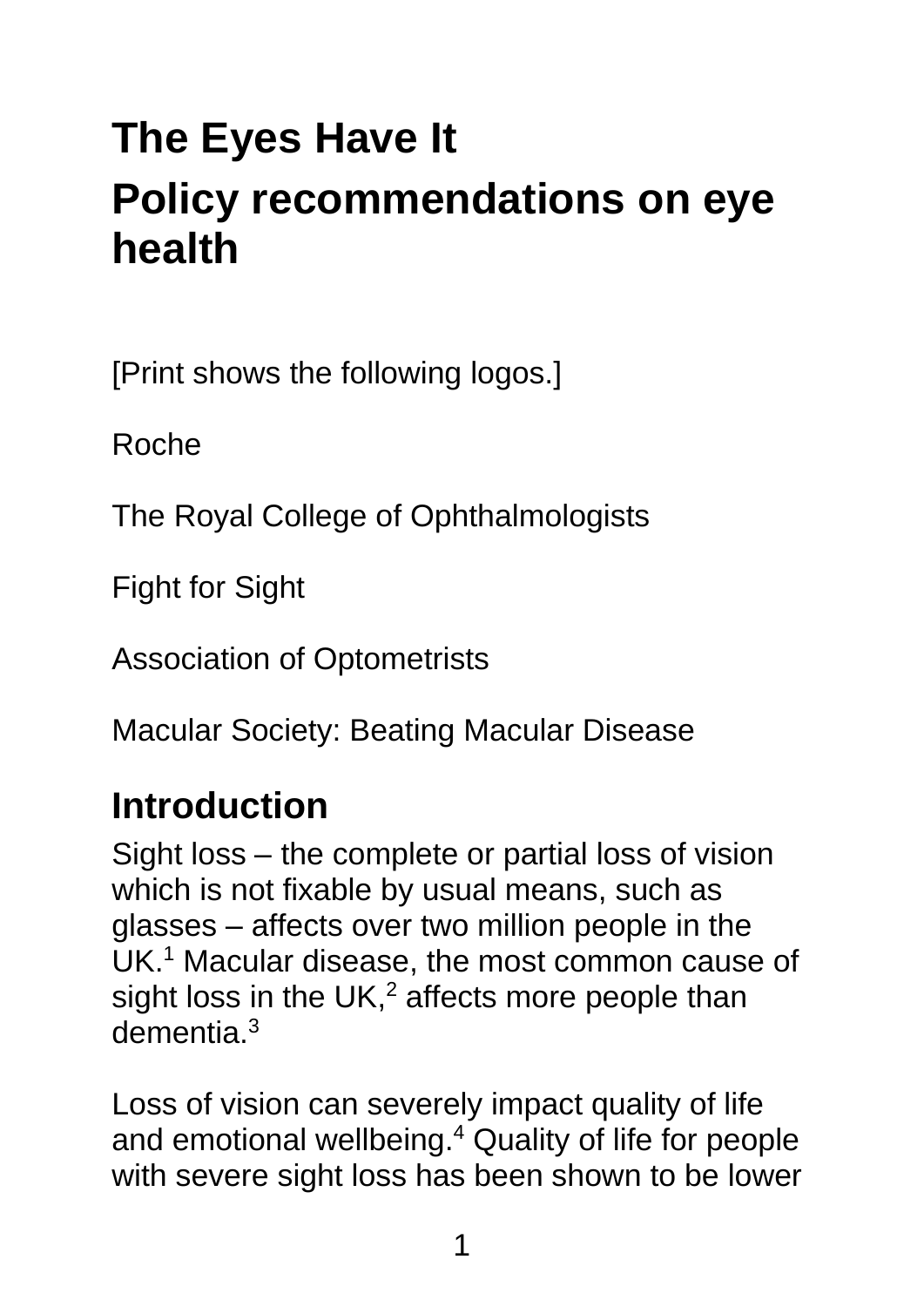than that of people with depression, arthritis, or advanced breast cancer,<sup>5</sup> and recent polling has found that most people in the UK would prioritise preserving sight over other senses.<sup>6</sup>

The impact of eye conditions is also felt across wider society. Eye conditions are estimated to cost the UK economy £25 billion annually.<sup>7</sup> Ophthalmology is the busiest outpatient speciality in the NHS, $8$  and accounts for 10% of the NHS elective care backlog.<sup>9</sup> As the healthcare system looks towards COVID-19 recovery, there is a pressing need to invest in the transformation of eye care services to empower patients, improve efficiency, effectiveness, and patient experience of service delivery, and to future proof eye care in the UK.

To meet these challenges, The Eyes Have It partnership has developed a series of recommendations for eye care services, across three priority areas. We hope they serve as a starting point for discussions of how we can improve pathways for patients now and in the future.

There are many **different eye conditions,** whilst some are rare, many are common.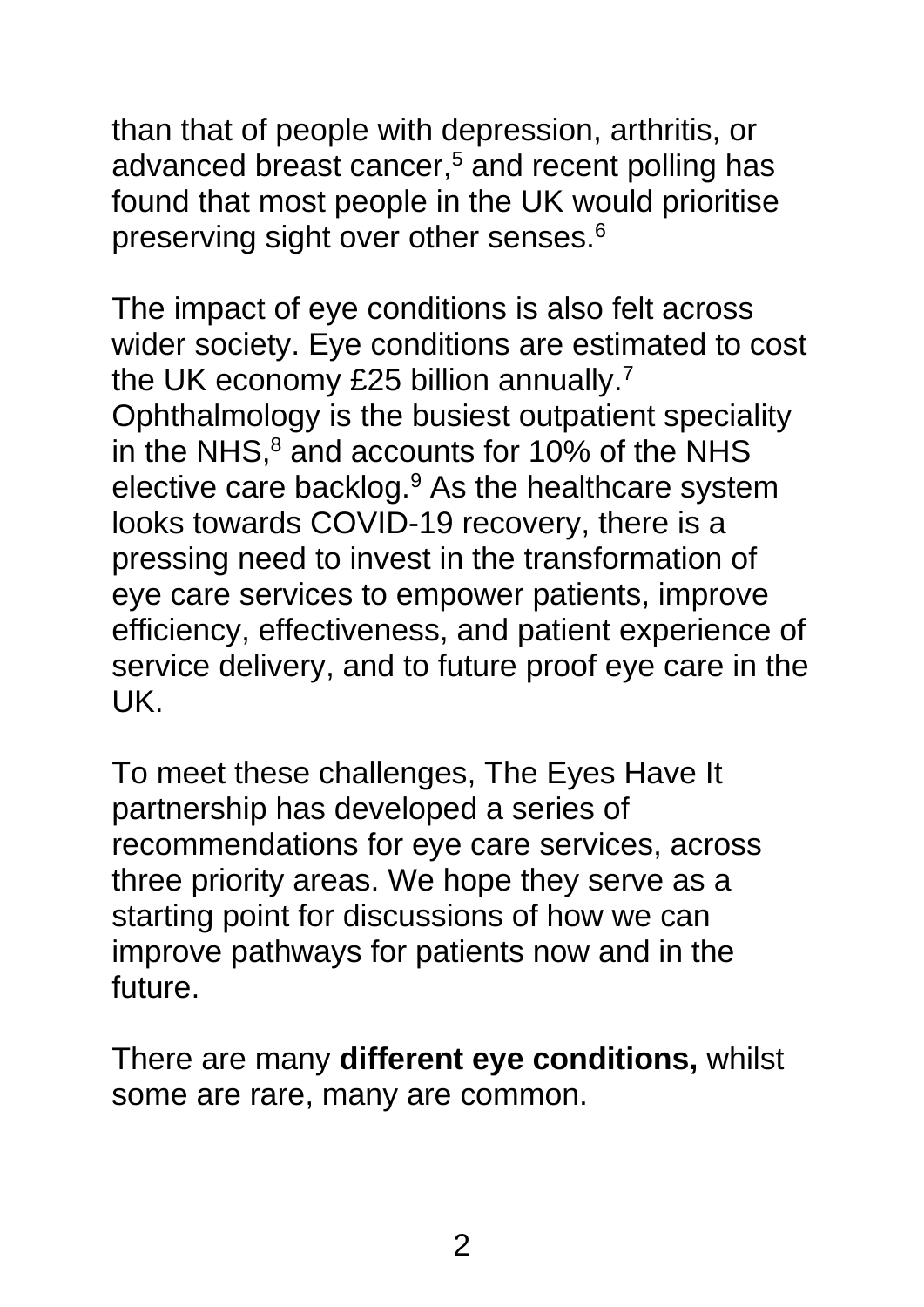#### It is estimated that over 2 million people in the UK are **living with a condition that causes sight**   $\log s$ <sup>1</sup>

Of those, 360,000 people are registered as **blind or severely sight impaired.**<sup>2</sup>

Every day, 250 people in the UK begin to lose their sight<sup>3</sup>

It is predicted that by 2050 the number of people living with sight loss in the UK will rise to 3.5 million ... ... costing £33.5bn to the UK economy.<sup>4</sup>

## **Priority Areas for action**

## **1. Immediate actions**

Establishing leadership and accountability to transform eye care services.

## **2. Medium term actions**

Prioritising eye health within NHS service recovery and transformation.

## **3. Long term actions**

Investing in data and digital transformation, the ophthalmology workforce and future research.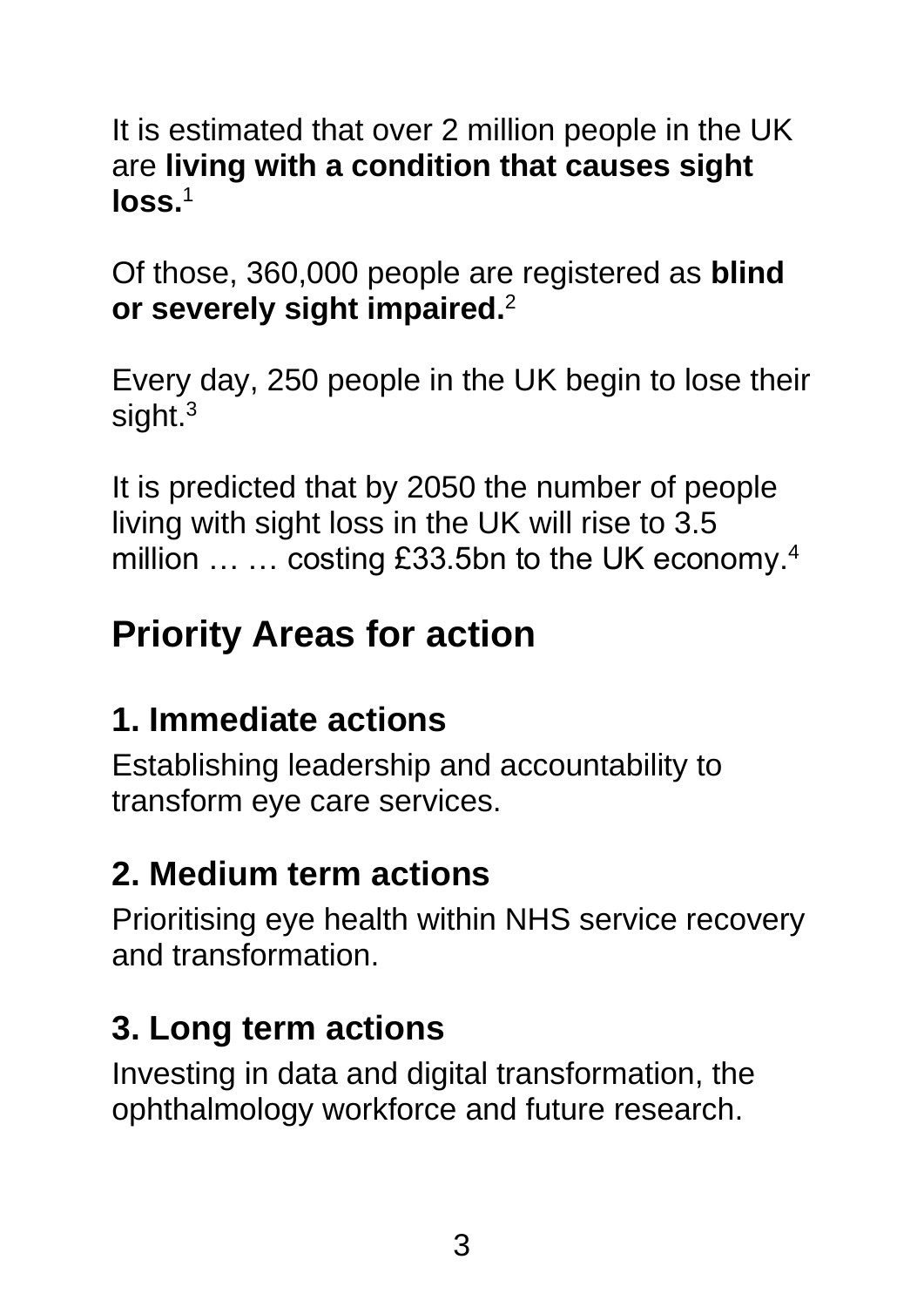## **Recommendations**

Set out below are our priority areas with short background explanations and our corresponding recommendations.

## **1. Immediate actions**

### **Establishing leadership and accountability to transform eye care services**

#### **Background**

In late 2021, ministers announced that a National Clinical Director for Eye Care would be appointed to support service recovery and provide clinical leadership to NHS England's work to transform eye care services.<sup>10</sup> This is a very welcome step, which should provide much needed leadership and accountability to drive forward the transformation of eye care services across primary, secondary and community care in England.

#### **Recommendation**

NHS England should appoint the National Clinical Director for Eye Care without delay and ensure that the responsibilities of the role and lines of accountability into both NHS England and the Department of Health and Social Care are ambitious and clear.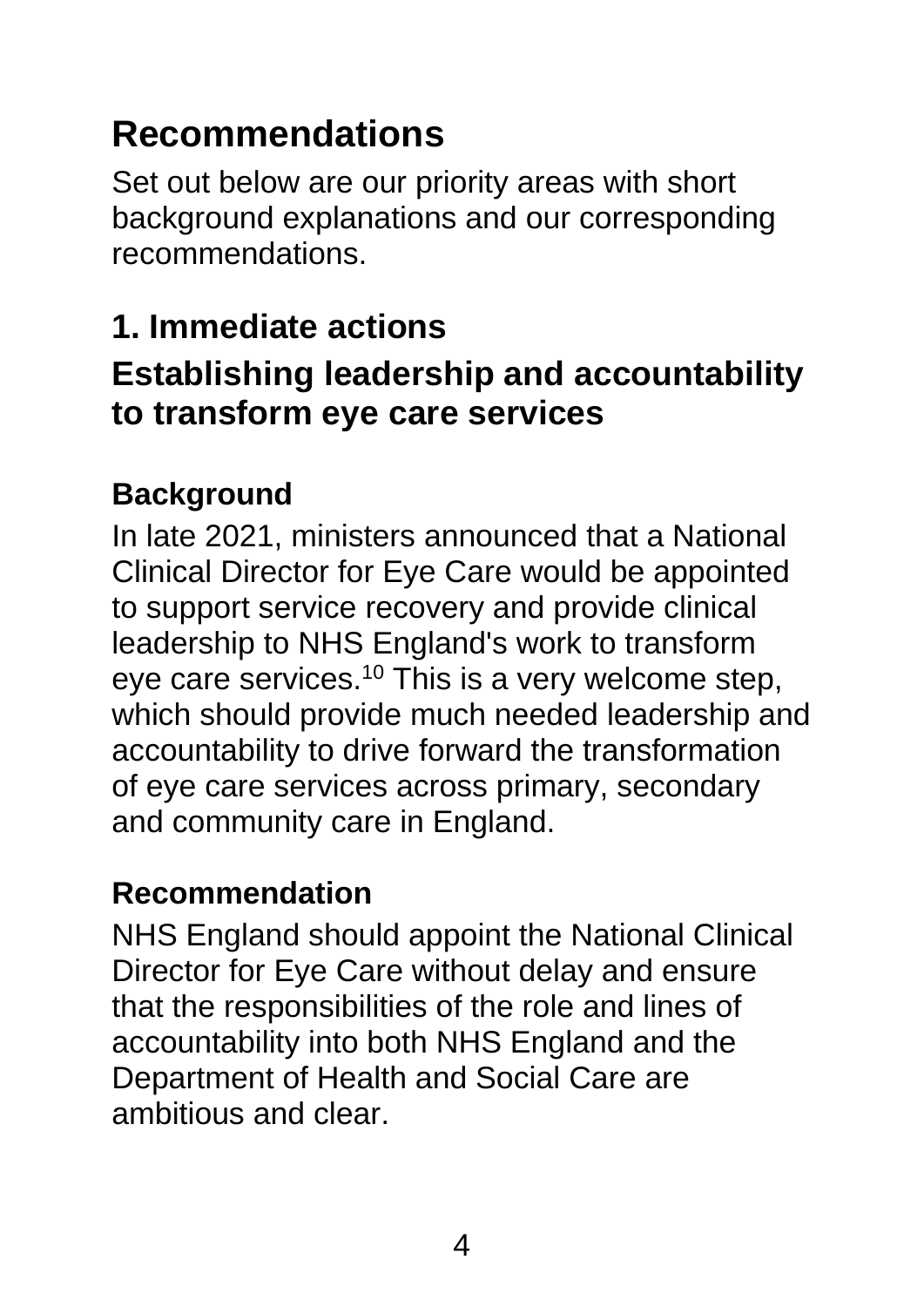## **Background**

There is currently no single minister with responsibility for overseeing eye care services across the whole healthcare system.<sup>11</sup> This can lead to unclear lines of accountability and makes it harder to ensure that patients receive joined up and timely care across the whole eye care pathway.

#### **Recommendation**

A single minister should be given responsibility for eye care services across primary, secondary and community care, with a focus on ensuring services are joined up and commissioned appropriately. The role should provide oversight for the work of the National Clinical Director and be accountable to Parliament.

## **2. Medium term actions**

## **Prioritising eye health within NHS service recovery and transformation**

### **Background**

During the COVID-19 pandemic, outpatient activity fell dramatically, with just 5.4 million ophthalmology outpatient attendances in 2020/21,<sup>12</sup> compared to 7.9 million in 2019/20.<sup>13</sup> Similarly, one study found that referrals for wet AMD at four major eye treatment hospitals fell by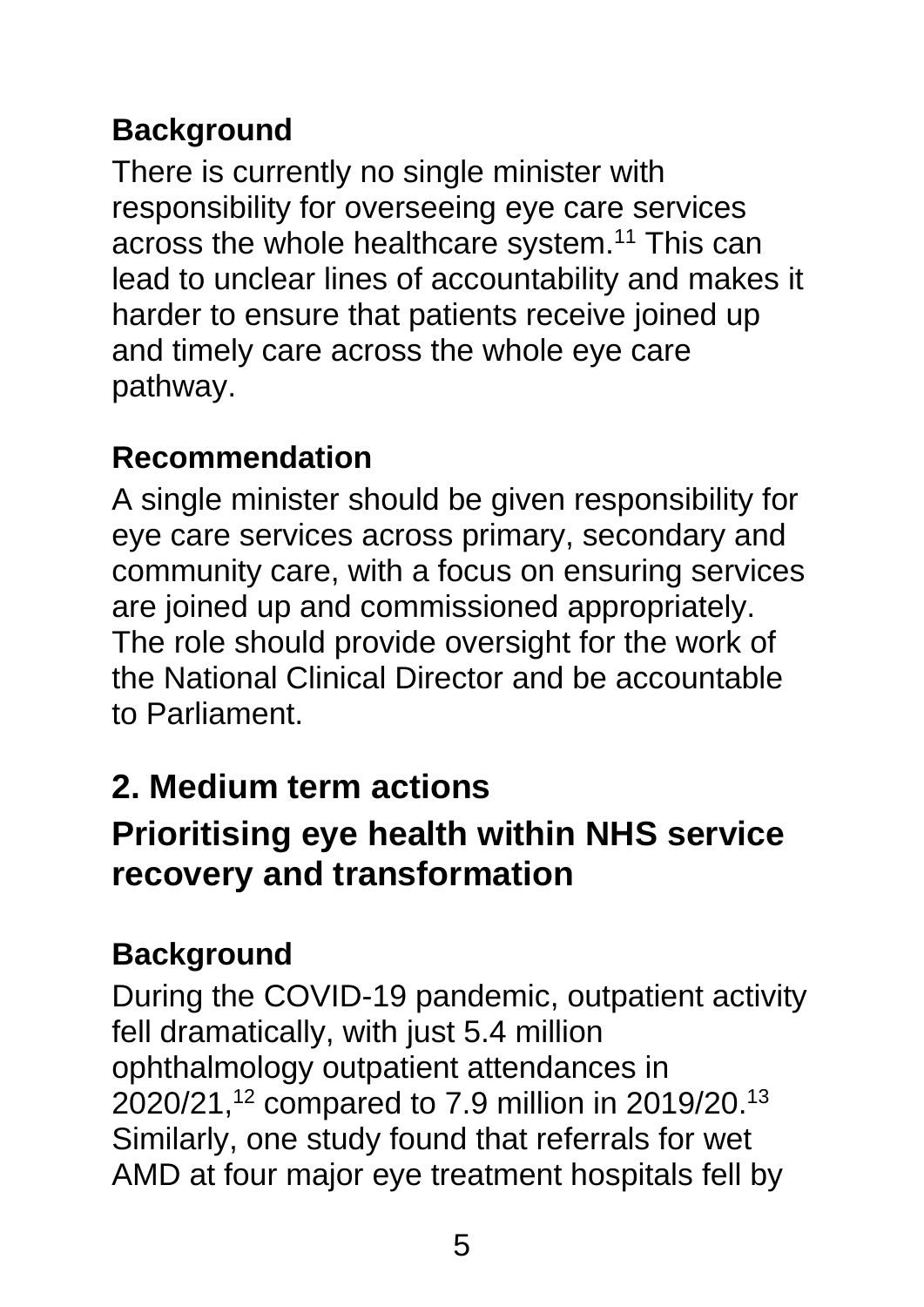72% in April 2020 compared to April 2019.<sup>14</sup> As a result, a large backlog of care has developed, with over 600,000 people awaiting ophthalmology treatment as of December 2021, including 27,000 people waiting for a year or more.<sup>15</sup> Given the impact which delaying treatment can have on sight loss, there is an urgent need to clear this backlog.

NHS England's Eye Care Planning Implementation Guidance 2021/22 details steps to improve patient access and deliver the recovery and transformation of eye care services.<sup>16</sup> Areas for action include patient risk stratification, establishing high volume, low complexity surgical pathways, the implementation of standardised integrated care pathways across cataracts, urgent eye care, medical retina and glaucoma, and an increased role for primary care optometry, all underpinned by improved use of digital tools. This high-level policy direction was affirmed in the 2022 NHS **Delivery plan for tackling the COVID-19 backlog of elective care,** which included commitments to establish community diagnostic hubs and surgical care hubs.<sup>17</sup>

Delivering these policy changes will enable better use of finite capacity, helping to clear the outpatient backlog, and allowing patients to receive the right treatment quickly and easily.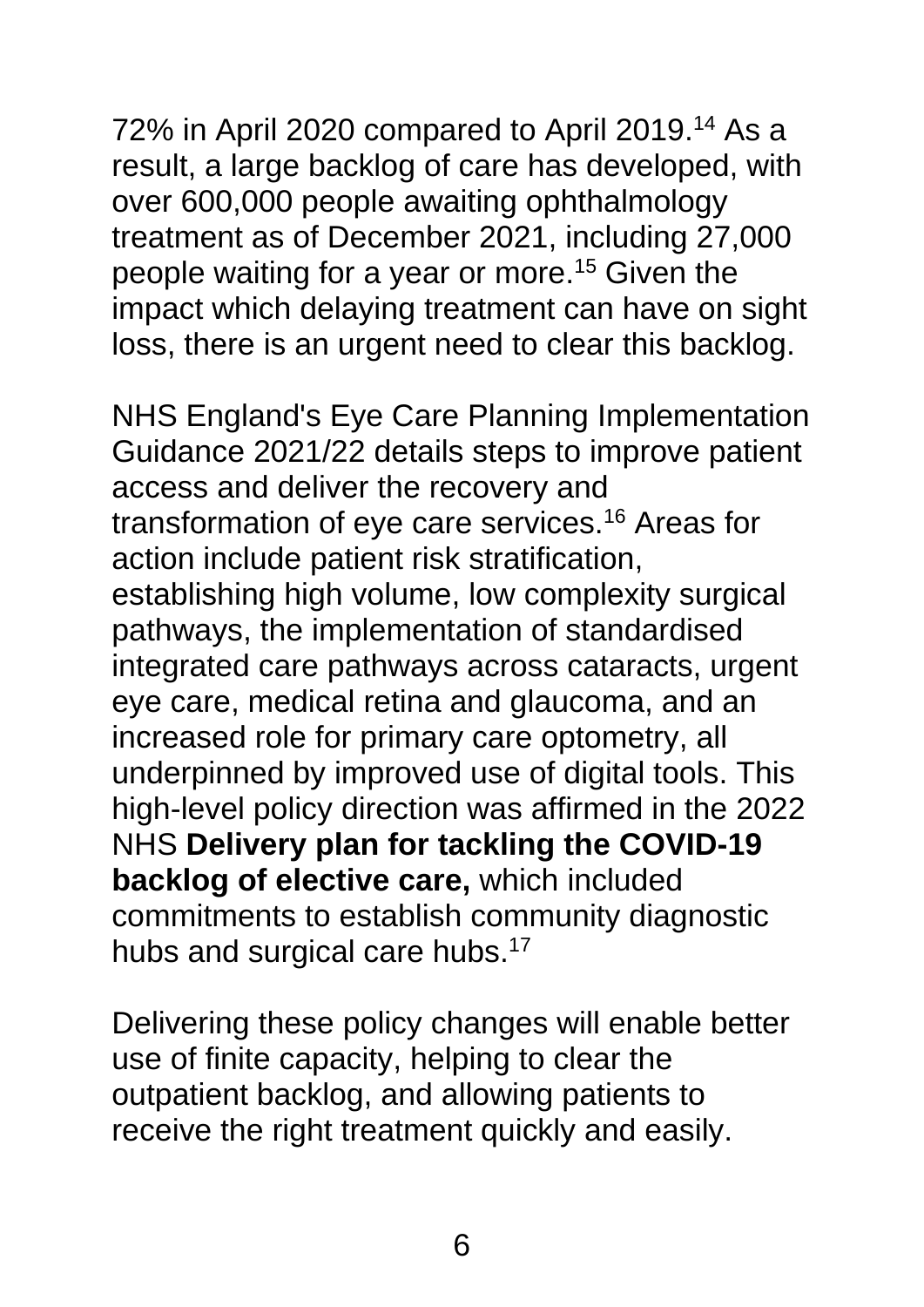### **Recommendation**

In line with current planning guidance,<sup>18</sup> Integrated Care Systems (ICSs), supported by NHS England, should prioritise actions which alleviate pressure on hospital eye services and save capacity, for example by delivering surgical care hubs and community diagnostic hubs, working with primary care optometrists to support patients in the community where appropriate, risk stratifying patients, providing remote consultations, and utilising virtual clinics. Innovations in how to manage demand within the secondary care centre should be considered, for example by changing treatment patterns.

## **Background**

In order to deliver service transformation, the whole healthcare system, including primary, secondary and community care, will need a shared vision for reform, and a sustained, long-term focus. However, current planning guidance does not seek to provide this overarching vision or specific measures for progress.

### **Recommendation**

• The National Clinical Director should work with NHS England, the Department of Health and Social Care, patient groups and other key stakeholders to develop and implement a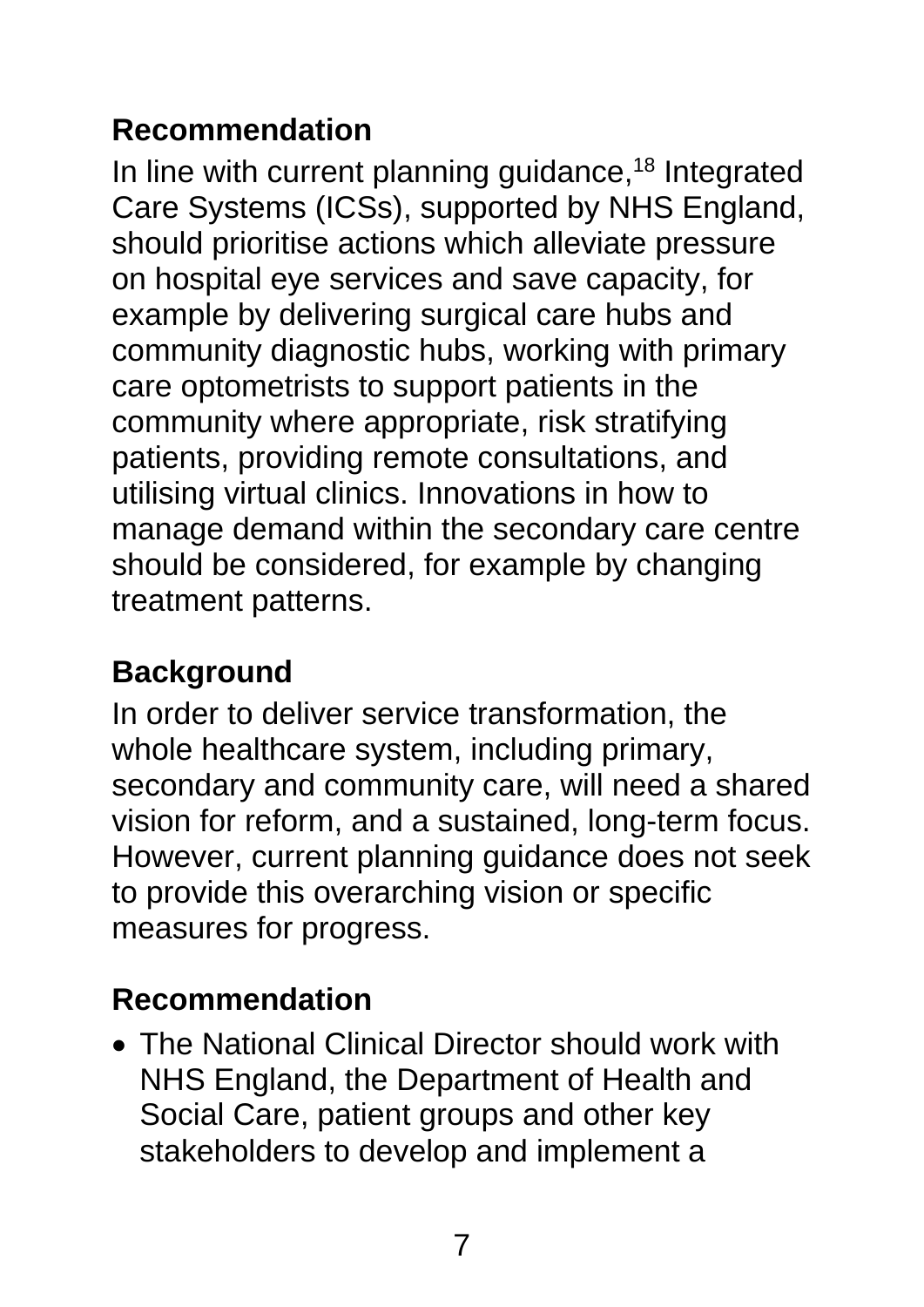comprehensive national strategy for eye care which brings together primary, secondary and community services to improve outcomes and quality of life for patients with sight loss. This should provide a unified blueprint for transformation, building on current recovery activity and the priorities identified in this document, and should include specific metrics against which to assess progress.

• The National Clinical Director should provide an annual report to the minister responsible for eye care, detailing progress towards the full implementation of this national strategy.

#### **Background**

There are a wide range of eye care services provided by the NHS, commissioned through many different bodies. The Royal College of Ophthalmologists, the College of Optometrists and the Association of Optometrists state that commissioners and NHS leaders can make a significant contribution to reducing avoidable referrals, helping to ensure patients are seen in the right place at the right time and reducing the burden of treatment for patients. The Royal College of Ophthalmologists also find that there is no strategic approach to the commissioning of eye health and sight loss pathways, and the distinctions between General Ophthalmic Services (NHS sight test), primary care optometry,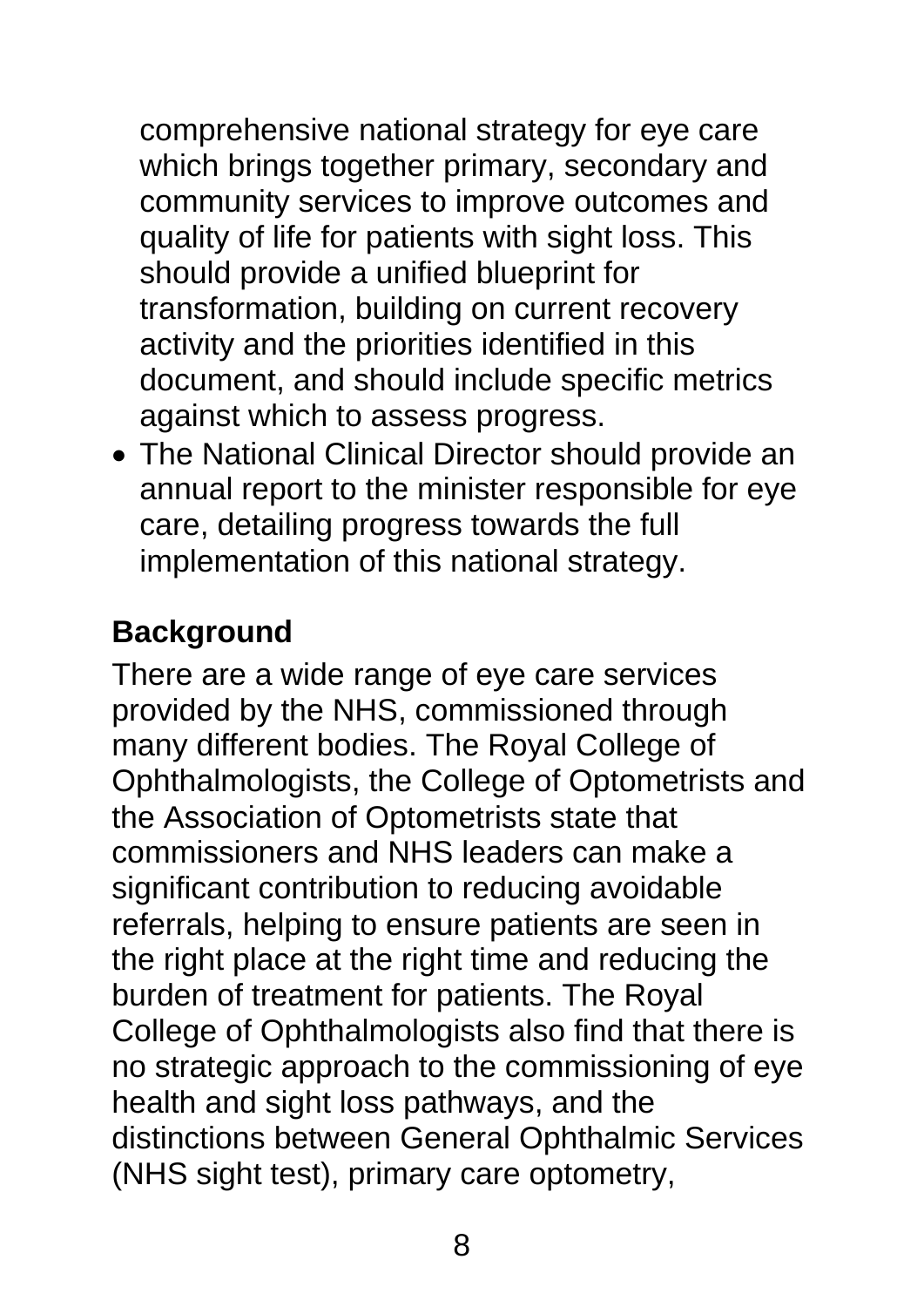community ophthalmology, primary care ophthalmology, and general ophthalmology services are often misunderstood by commissioners and professionals.

#### **Recommendation**

Building on current planning guidance, NHS England should work with patient groups and the Royal College of Ophthalmologists to promote information toolkits for commissioners and healthcare professionals (HCPs) to support effective commissioning.

#### **Background**

Community optometry, a privately operated speciality, is the access point to the health service for eye care. This is an unusual arrangement in the context of the NHS, with similarities to dentistry. In some areas, community optometrists, who are highly trained clinicians, can refer directly into secondary care without needing to go via the GP to seek additional medical information. This approach is yet to be adopted nationwide and is a key recommendation for ICSs within current NHS planning guidance, which would streamline care pathways.21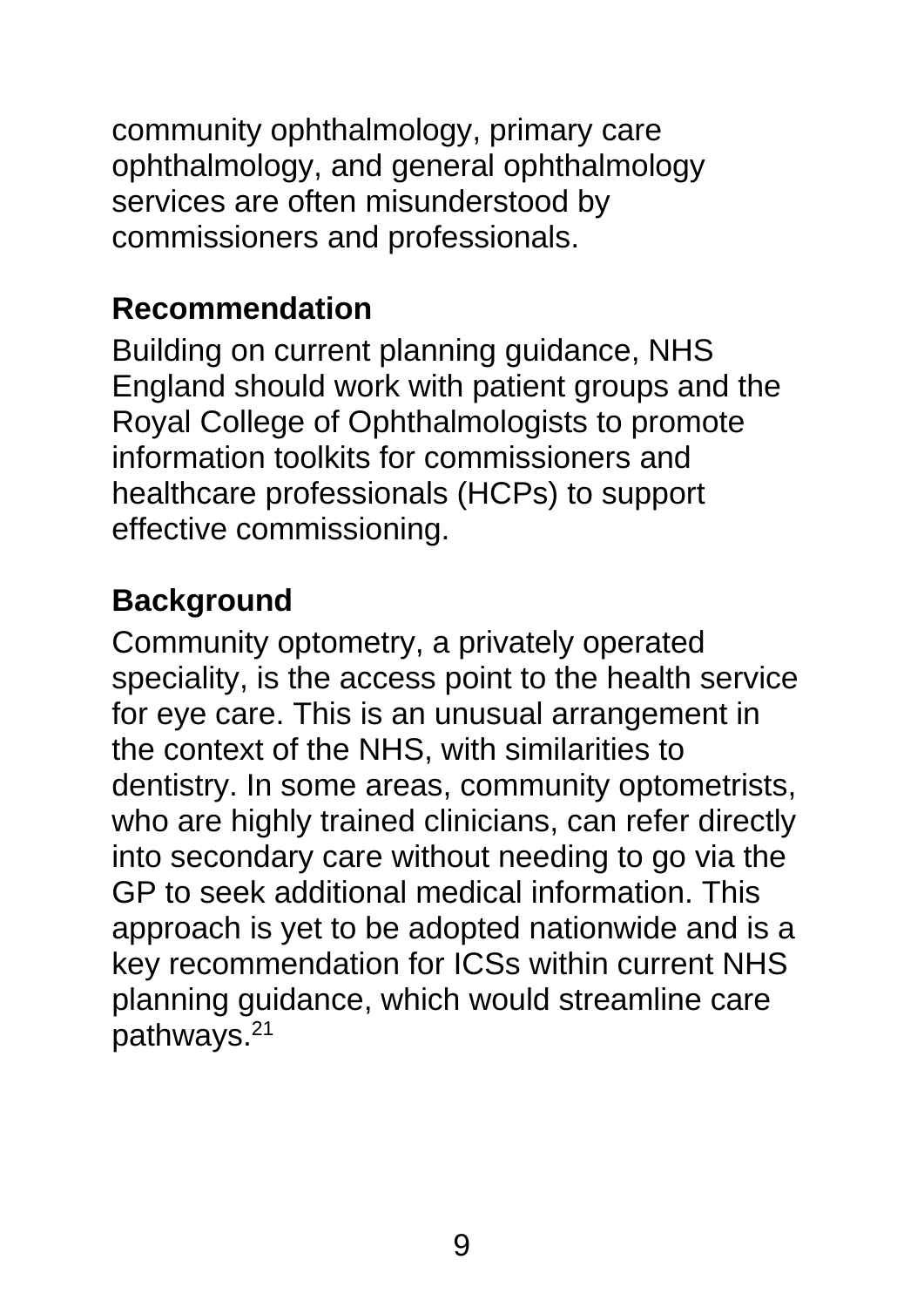#### **Recommendation**

NHS England should monitor the implementation across the country of care pathways that allow for direct referral from community optometry to secondary care ophthalmology.

ICSs should work with community optometry services to increase uptake of routine eye tests to prevent avoidable sight loss, particularly for hard-to-reach or high-risk populations, utilising the Core20PLUS5 methodology.<sup>22</sup>

## **Background**

The formation of ICSs provides a unique opportunity to join up eye care service providers across their systems, providing more seamless patient pathways to improve patient experience and save capacity through streamlined pathways.

## **Recommendation**

- ICSs should continue to implement current eye care planning guidance, $23$  to ensure standardised integrated care pathways for a range of eye care services.
- As ICSs become fully operational from July 2022, they should commission services in such a way as to enable the full integration of optometry and ophthalmology services.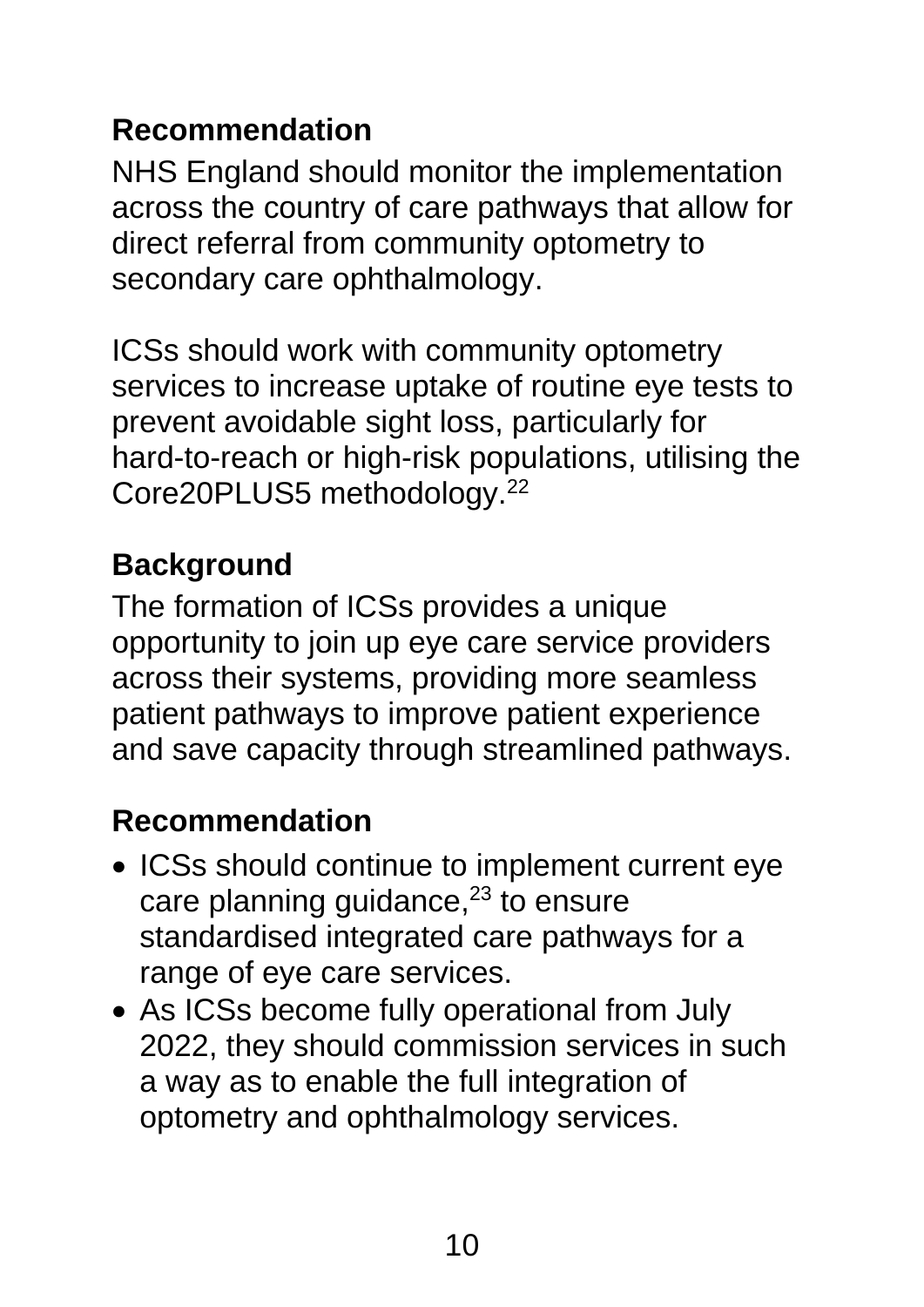## **3. Long term actions Investing in data and digital transformation, the ophthalmology workforce and future research**

### **Background**

Even before COVID-19, there was a strong desire to expand the use of digital tools and platforms for patient record-keeping, referral and appointment management and digital diagnosis.<sup>24</sup> The pandemic has accelerated this trend and has turned attention to the potential of remote appointments.

Following the Getting It Right First Time (GIRFT) Ophthalmology report, $25$  the speciality was identified as a therapy area of focus for digital transformation at a national level.<sup>26</sup> The National Eye Care Recovery and Transformation Programme retains this focus on digital transformation.

#### **Recommendation**

Ophthalmology should be recognised at all levels as a trailblazer in the capture and use of health data and technology. The Department of Health and Social Care should ensure the NHS and its provider organisations have the infrastructure in place to routinely capture meaningful data in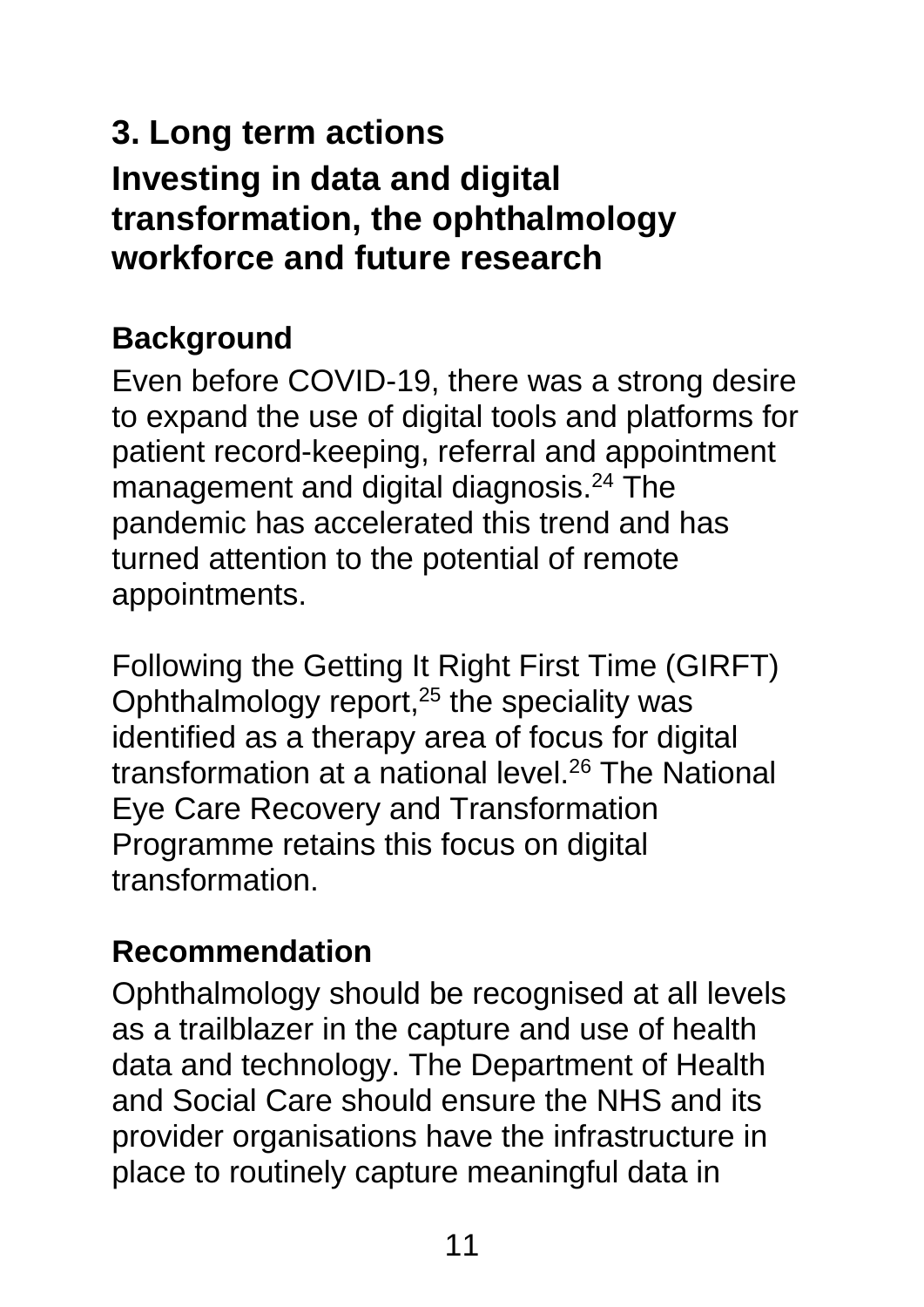ophthalmology and analyse how this data can improve services. This should include mandating streamlined data sharing between all providers of NHS eye health services: from high street optometrists to private providers, to NHS primary, community, and hospital care service organisations.

## **Background**

The National Ophthalmology Database Audit is run by the Royal College of Ophthalmologists to support improvements in cataracts and AMD services and perform feasibility studies for audits on other eye disease areas.<sup>27</sup> The audit does not reach all eye care providers and relies upon fees and sponsorship to operate.

#### **Recommendation**

NHS England should work with the Royal College of Ophthalmologists to expand the scope and reach of the National Ophthalmology Database Audit to cover all ophthalmology services and eye conditions in England.

#### **Background**

NHS England (building on the previous work of NHSX) is promoting digital platforms with the potential to reduce duplication in appointments, shorten the time between referrals and treatment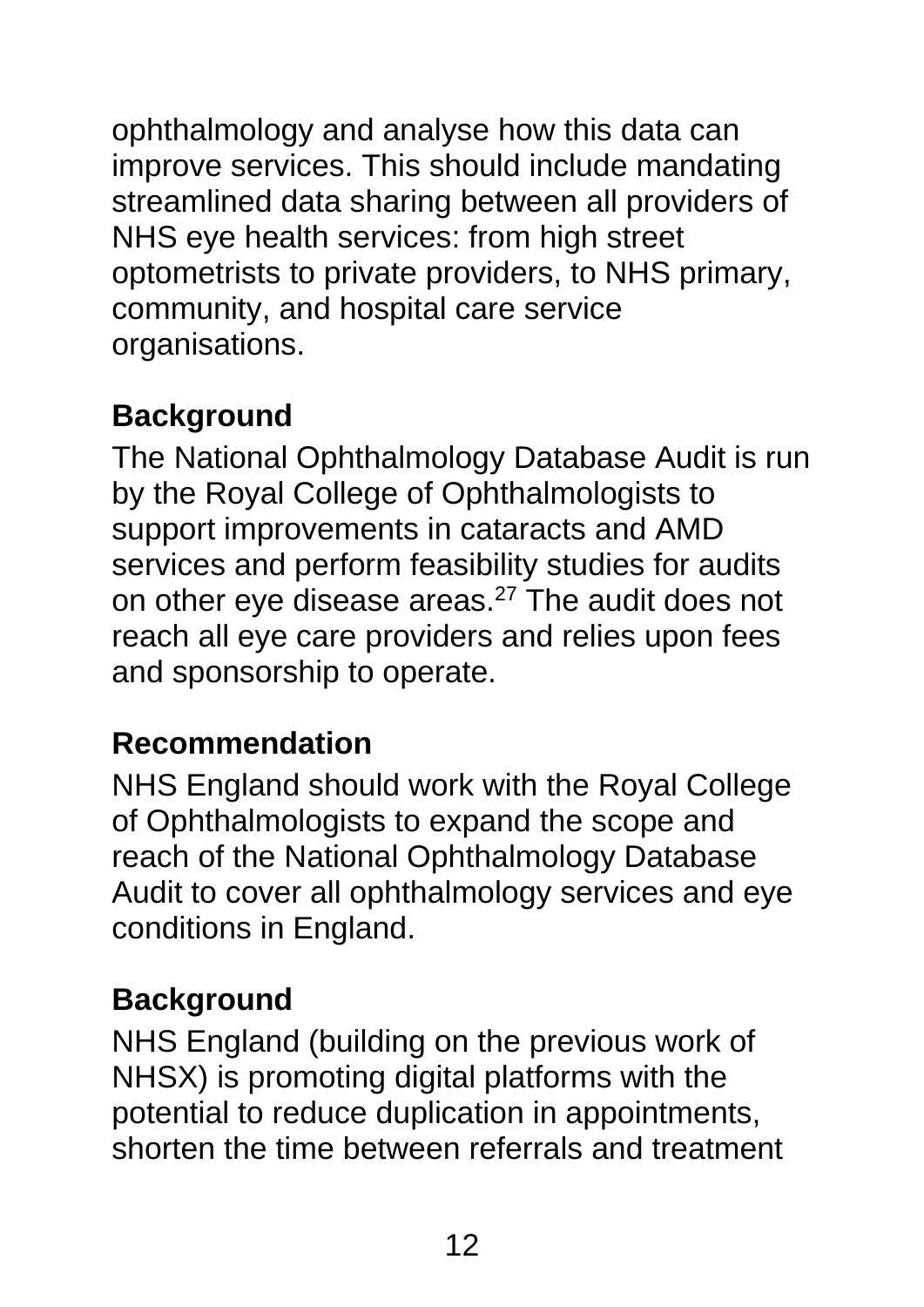or enable optometrists to access specialist advice and guidance, where possible avoiding unnecessary referrals.<sup>28</sup> Efforts are underway to use remote triage to determine which referrals from community optometry require an appointment in a secondary care ophthalmology centre.<sup>29</sup> This triage would ensure that those with the most urgent needs are seen sooner and waiting lists reduced, thereby increasing capacity for new and existing patients. NHS England has also recognised the need for interoperability between primary and secondary care data systems for record and image sharing (e.g., retinal scans).<sup>30</sup>

## **Recommendation**

- NHS England should work with patient groups to track the success of digital tools in terms of treatment adherence and patient experience, hospital capacity saved, and health outcomes, ensuring that patient choice is embedded into clinical practice.
- NHS England should oversee the national roll out of the remote consultation service (piloted at Moorfields Eye Hospital), to avoid hospital and primary care visits across the country where appropriate (without limiting access to services for digitally excluded patients).
- NHS England should maximise the use of home-monitoring tools which empower patients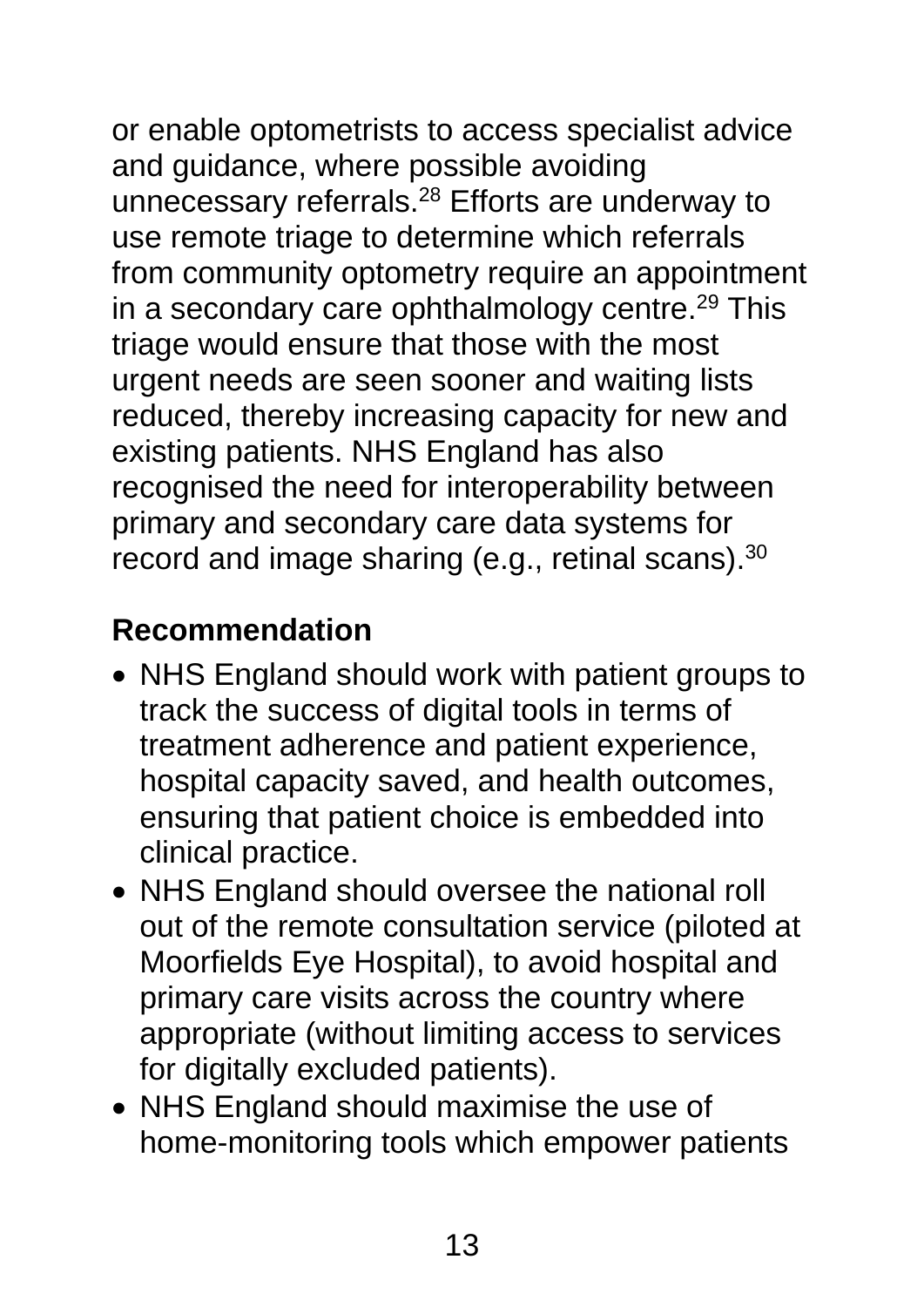to manage their conditions in the community with appropriate support, and electronic eye care referral systems which enable secure sharing of patient data.

• ICSs should monitor emerging technologies and endeavour to adapt pathways to make use of innovative solutions that reduce patient burden and concurrently release capacity in the system.

### **Background**

The introduction of NHS Quality and Outcomes Framework (QOF) points for diabetic retinopathy<sup>32</sup> is said to have driven improvements in attendance to treatment and collection of clinical outcome data,<sup>33</sup> with one study suggesting these indicators are associated with reduced incidence of sight-threatening diabetic retinopathy.<sup>34</sup>

#### **Recommendation**

NHS England should consider providing reporting incentives to NHS-commissioned eye care providers for other major eye health conditions (such as AMD) to increase uptake of the National Ophthalmology Database.

### **Background**

There is currently pressure on hospital ophthalmology services due to high demand, exacerbated by the COVID-19 backlog of elective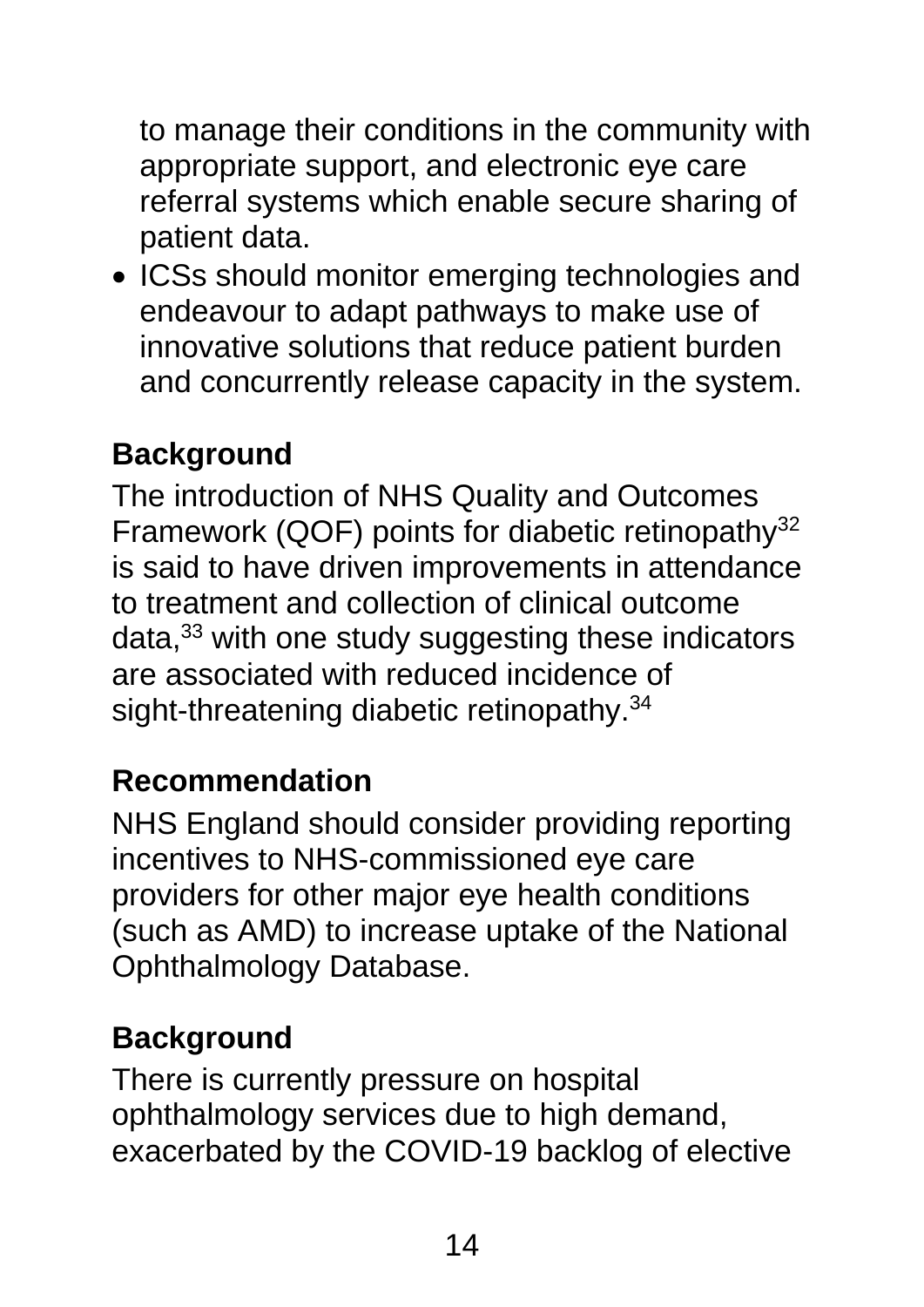care.<sup>35</sup> As a result, healthcare providers are exploring how to make the best use of the different skills within the multi-disciplinary eye care team across primary, secondary and community care.<sup>36</sup>

#### **Recommendation**

Health Education England should support nurses and other healthcare professionals to develop their skills, so they can take on new responsibilities including relating to aspects of care currently performed by ophthalmologists, such as diagnosis, monitoring, and treatment, to save capacity in the system. This could include working collaboratively with the Royal College of Ophthalmologists' Ophthalmic Practitioner Training Programme.<sup>37</sup>

### **Background**

The most recent ophthalmology workforce census carried out by the Royal College of Ophthalmologists found a severe shortage of ophthalmologists and clinic space to manage increasing demand for services.<sup>38</sup> The census found that 230 extra consultant ophthalmologists and 204 staff and associate specialist posts would be required over two years to meet predicted rises in demand.<sup>39</sup>

This shortage in capacity leads to challenges in patient care, with delayed follow up (both at the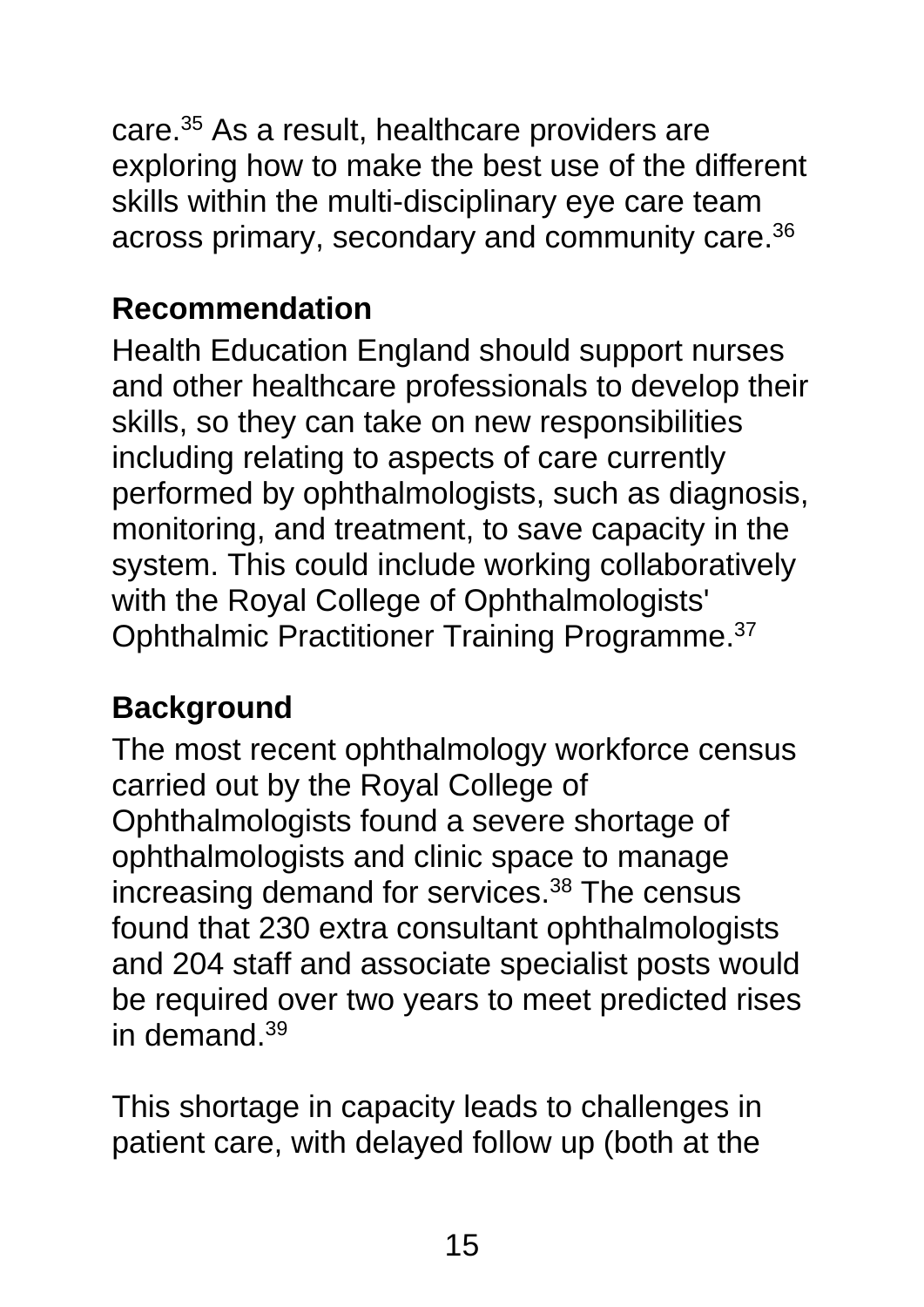time of diagnosis and during ongoing care) found to be a factor in sight loss.<sup>40</sup> Research has suggested that between 15 and 22 patients a month will suffer severe deterioration of vision (including permanent sight loss) resulting from delays to follow up care; $41$  the progressive nature of illnesses such as wet AMD means that delays to treatment typically result in poorer outcomes.<sup>42</sup>

#### **Recommendation**

Health Education England should accelerate and increase the number of trainees entering the optometry and ophthalmology specialities, for example through incentive schemes, to increase workforce capacity.

#### **Background**

Treatment options for conditions which cause sight loss are highly variable. A routine, regular appointment for a patient with wet age-related macular degeneration will often take two to three hours in hospital;<sup>43</sup> appointments can sometimes be as frequent as every month.<sup>44</sup> For some patients, the time impact per appointment can be up to 12 hours including preparation, travel, waiting times and post-appointment recovery.<sup>45</sup> Taken together, this contributes to challenges around treatment burden and adherence. Additionally, treatment for wet age-related macular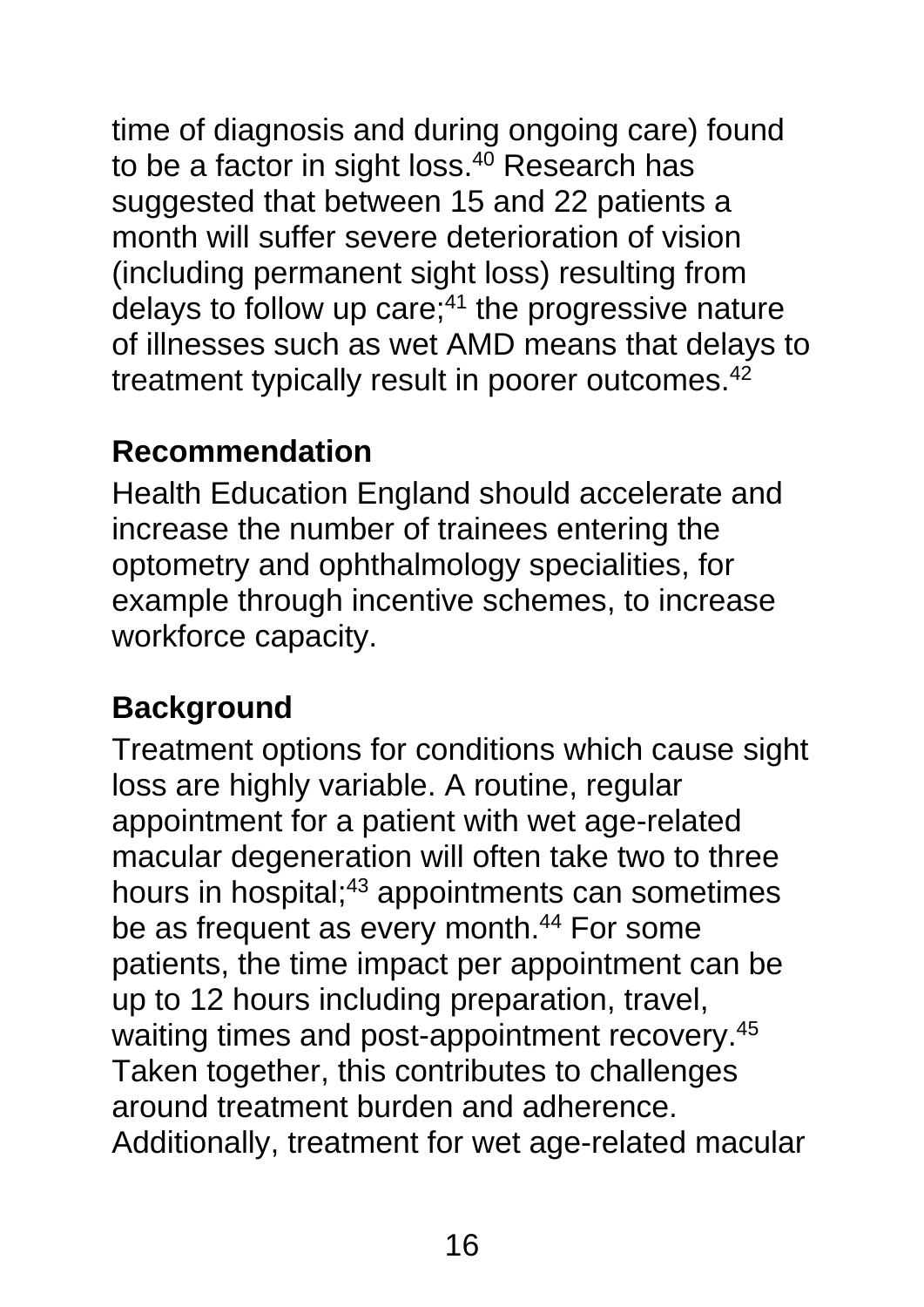degeneration is only effective if administered quickly before there is permanent scarring to the macula.<sup>46</sup>

In addition, some conditions lack effective treatment altogether. Dry age-related macular degeneration, for example, cannot currently be treated.<sup>47</sup>

#### **Recommendation**

- The National Clinical Director should work with patient organisations, clinicians, and research bodies to develop a detailed sight loss research strategy, identifying specific areas of focus to address current unmet needs and improve patient care.
- Sight loss should be identified as a research priority by the Chief Medical Officer, with a themed call for sight loss research launched by the National Institute for Health Research, building on the sight loss research strategy.
- The Medical Research Council should increase funding for sight loss research, with a view to establishing a UK sight loss research centre.

## **Definitions**

**Ophthalmology**<sup>48</sup> is a branch of medicine dealing with the diagnosis, treatment and prevention of diseases of the eye and visual system.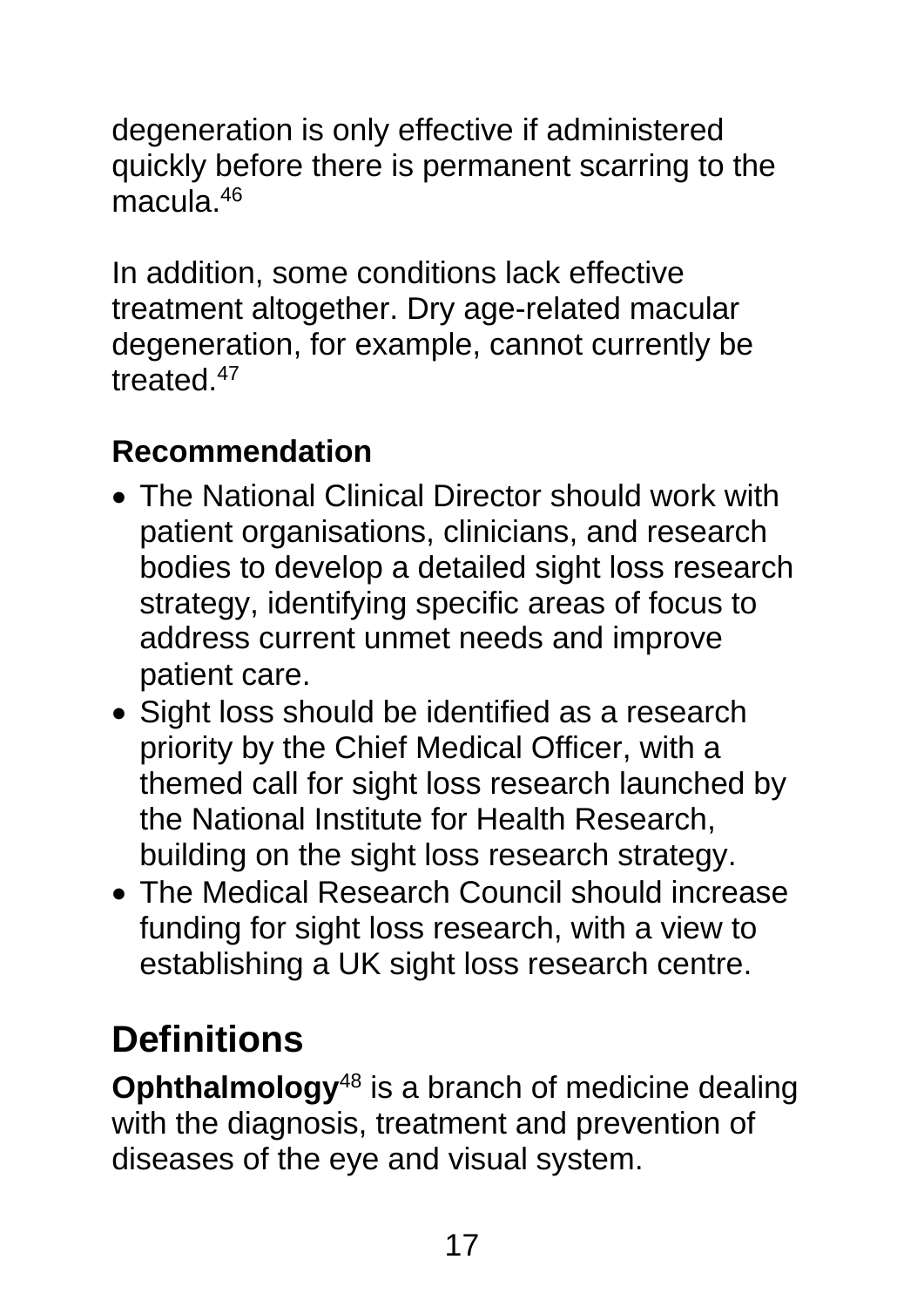**Ophthalmologists**<sup>49</sup> are medically qualified doctors who specialise in eye care, dealing with the diagnosis, treatment, and prevention of diseases of the eye and visual system.

**Optometrists**<sup>50</sup> are not doctors, but are highly trained clinical specialists, ordinarily based in high street opticians, who can recognise, treat, and write prescriptions to help manage most common eye conditions and anomalies. An eye examination can also uncover problems with general health, such as high blood pressure or diabetes.

The key eye conditions mentioned in this document are as follows:

**Age-related macular degeneration (AMD)**<sup>51</sup> is the biggest cause of sight loss in the UK, affecting around 600,000 people. Around one in 200 people has AMD at age 60, rising to one in five by age 90. There are two forms of AMD, dry and wet.

**Dry age-related macular degeneration**<sup>52</sup> is a gradual deterioration of the macula as the retinal cells die off and are not renewed. There is currently no treatment for dry AMD, so patients tend not to be referred.<sup>53</sup>

**Wet age-related macular degeneration**<sup>54</sup> develops when abnormal blood vessels grow into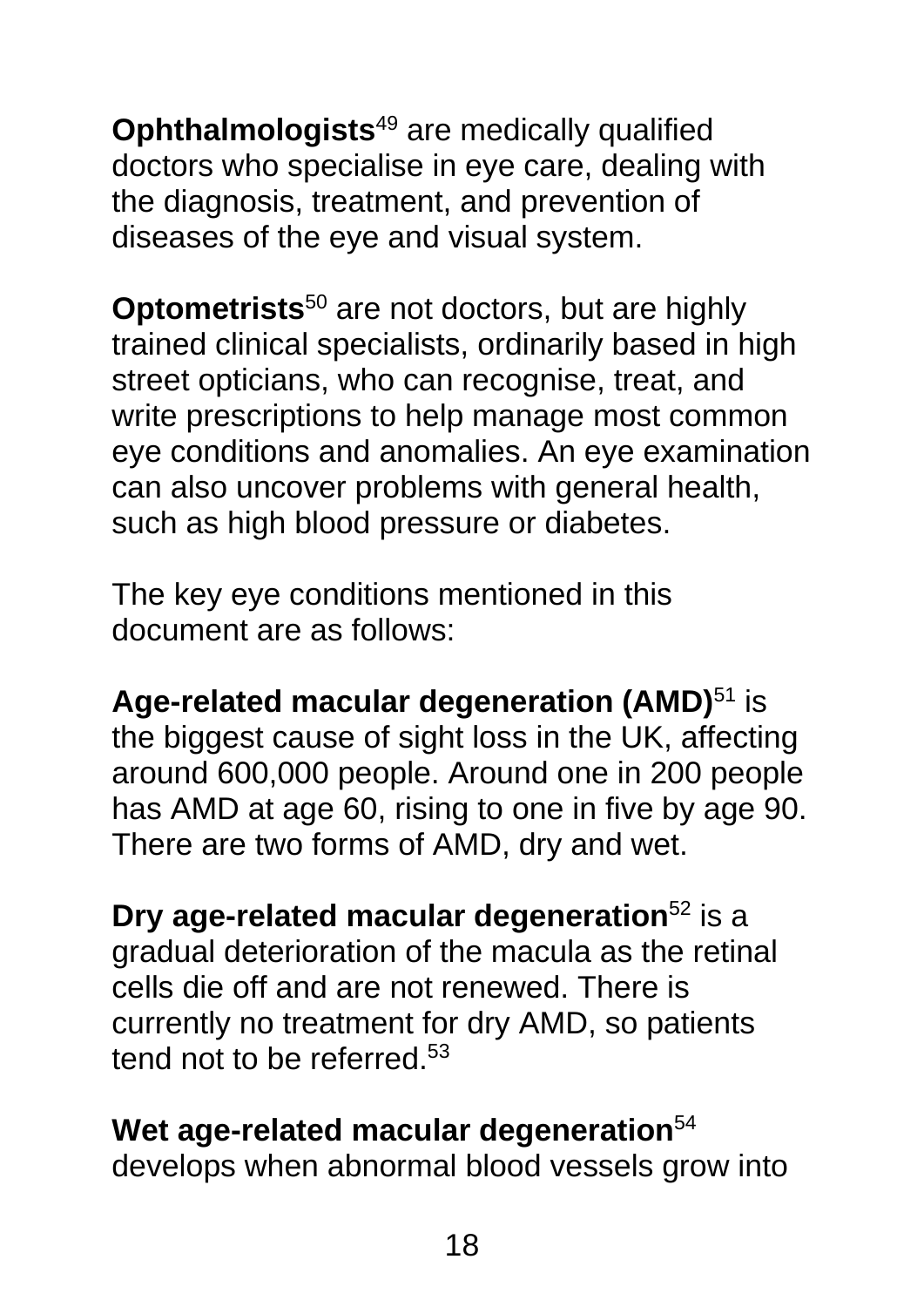the macula. These leak blood or fluid which leads to scarring of the macula and rapid loss of central vision. Wet AMD can be treated if caught early.<sup>55</sup>

**Diabetic retinopathy**<sup>56</sup> is a complication of diabetes in which high blood sugar levels damage the retina. The condition can cause blindness if left untreated.

**Diabetic macular oedema (DMO)**<sup>57</sup> is the most common cause of sight loss in people with diabetes. Leaky vessels cause fluid to build up, damaging the macula.

**Glaucoma**<sup>58</sup> is a common eye condition where the optic nerve becomes damaged. It is usually caused by fluid building up in the front part of the eye.

## **The Eyes Have It**

**The Eyes Have It** is a partnership to promote and champion eye health. These policy proposals are jointly supported by these organisations:

**Roche** is a pioneer in pharmaceuticals and diagnostics, focused on advancing science to improve people's lives. Roche believes that more can and should be done to improve and protect vision.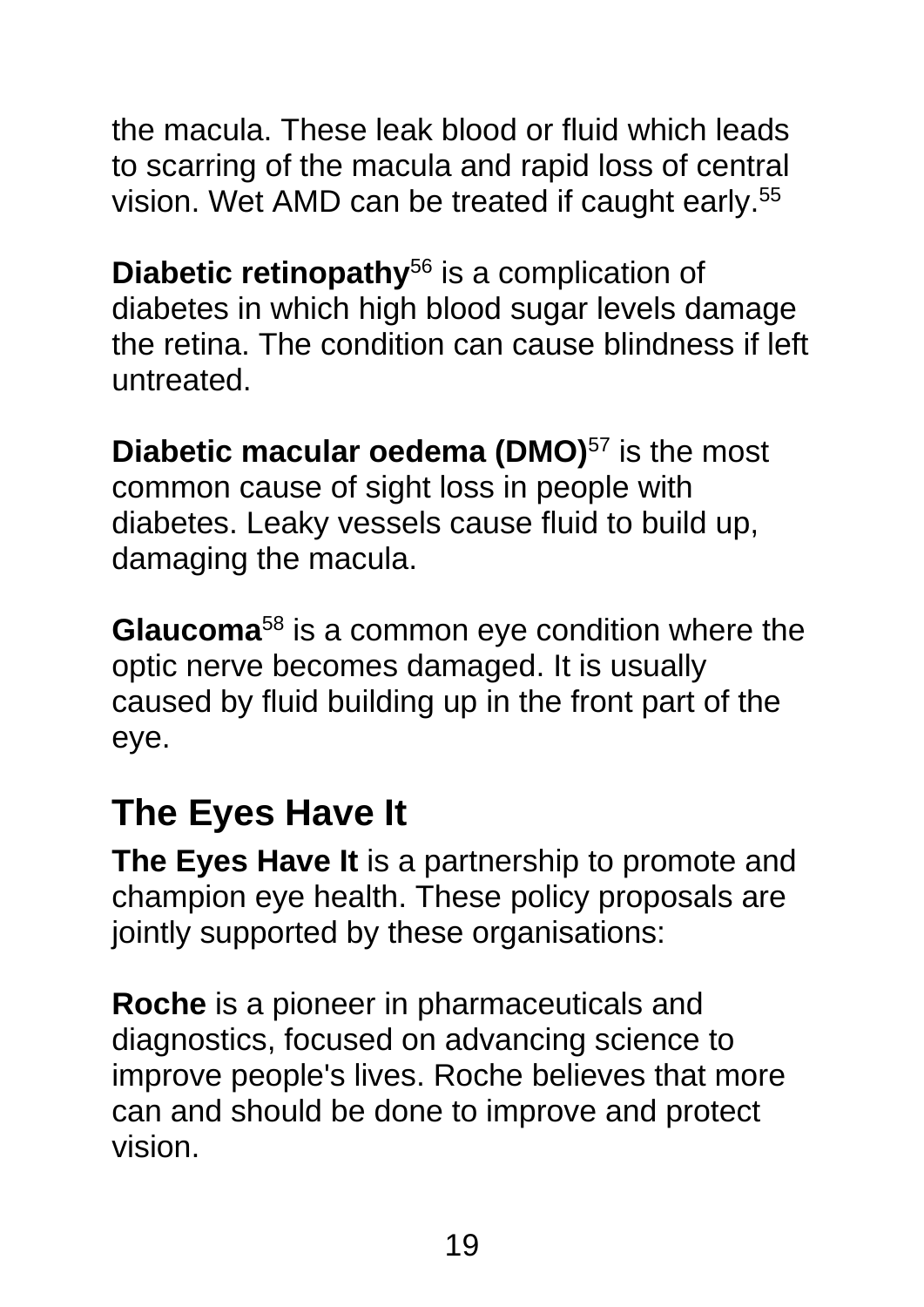**The Macular Society** is the charity dedicated to beating the fear and isolation of macular disease, by funding world-class research, and providing the best advice and support to those affected by macular conditions.

**Fight for Sight** is the leading UK charity dedicated to stopping sight loss through pioneering research. We want to create a future everyone can see.

**The Association of Optometrists** is the leading representative membership organisation for optometrists in the United Kingdom. It supports over 82% of practising optometrists to fulfil their professional roles to protect the nation's eye health.

#### **The Royal College of Ophthalmologists,**

founded in 1988, is an independent professional body and one of the Medical Royal Colleges.

### **References**

(Last accessed March 2022)

1. Fight for Sight, Time To Focus (October 2020); [https://www.fightforsight.org.uk/media/3302/time](https://www.fightforsight.org.uk/media/3302/time-%0bto-focus-report.pdf)[to-focus-report.pdf](https://www.fightforsight.org.uk/media/3302/time-%0bto-focus-report.pdf)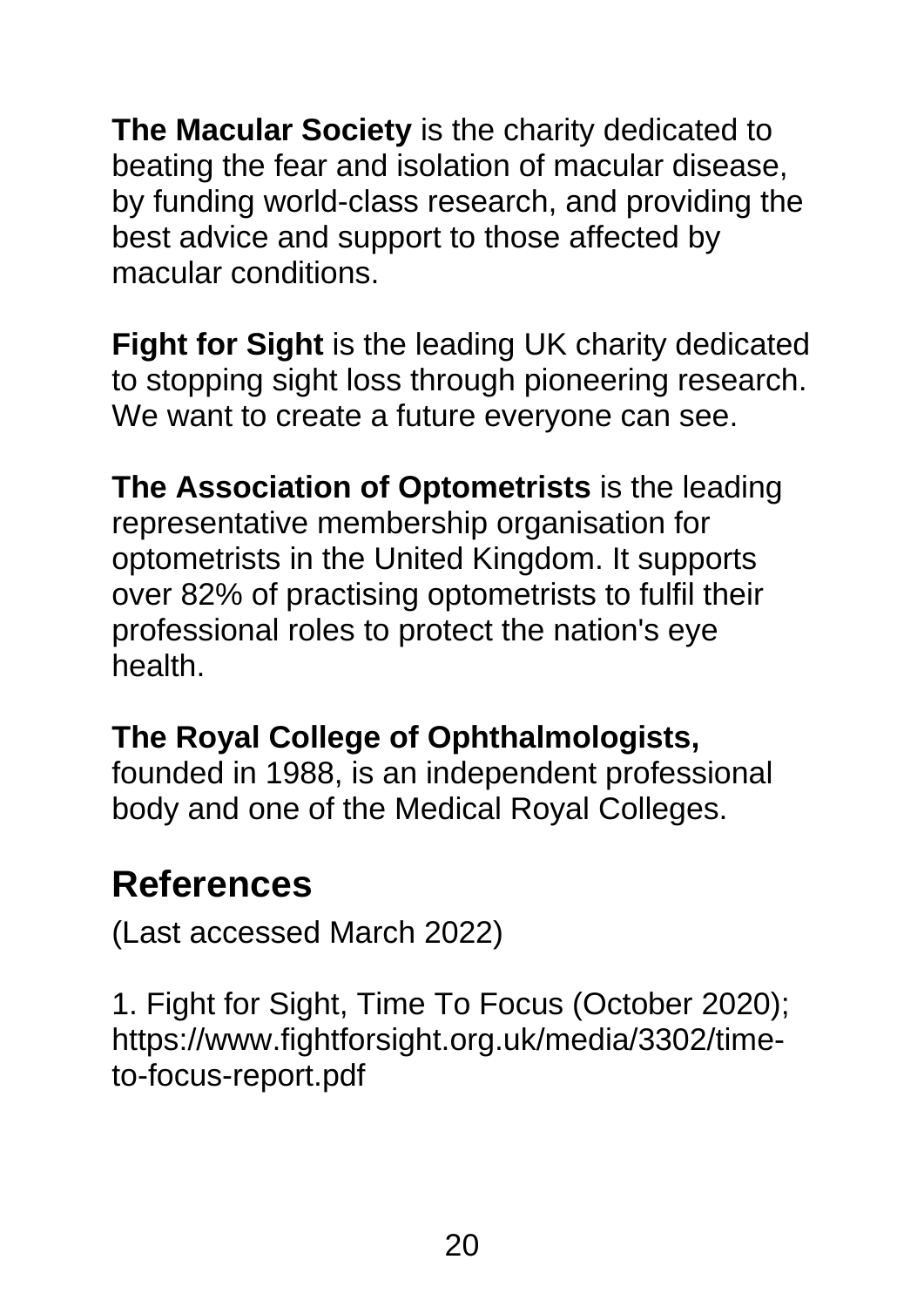2. Quartilho, A. et al, "Leading causes of certifiable visual loss in England and Wales during the year ending 31 March 2013", Eye (2016); [https://doi.org/10.1038/eye.2015.288](http://https/doi.org/10.1038/eye.2015.288)

3. Macular Society, Conditions; [https://www.macularsociety.org/macular-disease/](https://www.macularsociety.org/macular-disease/%0bmacular-conditions/) [macular-conditions/](https://www.macularsociety.org/macular-disease/%0bmacular-conditions/)

4. RNIB, Coming to terms with sight loss; [https://www.rnib.org.uk/recently-diagnosed/](https://www.rnib.org.uk/recently-diagnosed/%0bcoming-terms-sight-loss) [coming-terms-sight-loss](https://www.rnib.org.uk/recently-diagnosed/%0bcoming-terms-sight-loss)

5. Fight for Sight, Time to Focus (October 2020); [https://www.fightforsight.org.uk/media/3302/time](https://www.fightforsight.org.uk/media/3302/time-%0bto-focus-report.pdf)[to-focus-report.pdf](https://www.fightforsight.org.uk/media/3302/time-%0bto-focus-report.pdf)

6. Poll of 1,516 British adults, conducted by Deltapoll for Roche, the Macular Society and Fight for Sight (August 2021)

7. Fight for Sight, Time To Focus (October 2020); [https://www.fightforsight.org.uk/media/3302/time](https://www.fightforsight.org.uk/media/3302/time-%0bto-focus-report.pdf)[to-focus-report.pdf](https://www.fightforsight.org.uk/media/3302/time-%0bto-focus-report.pdf)

8. Data on file at NHS Digital, Hospital Outpatient Activity 2020-21: All Attendances, (September 2020); [https://digital.nhs.uk/data-and](https://digital.nhs.uk/data-and-%0binformation/publications/statistical/hospital-%0boutpatient-activity/2020-21)[information/publications/statistical/hospital](https://digital.nhs.uk/data-and-%0binformation/publications/statistical/hospital-%0boutpatient-activity/2020-21)[outpatient-activity/2020-21](https://digital.nhs.uk/data-and-%0binformation/publications/statistical/hospital-%0boutpatient-activity/2020-21)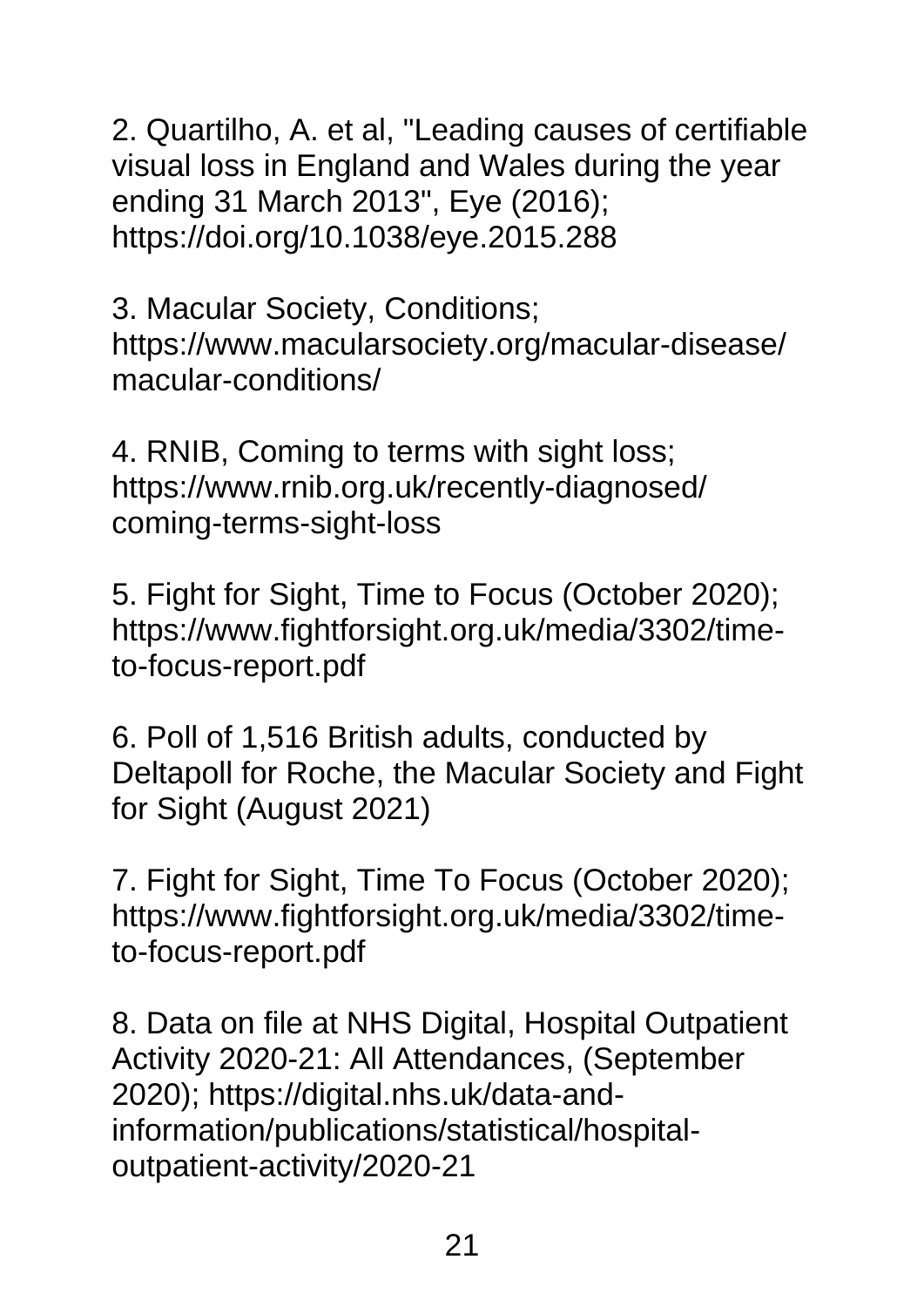9. Data on file at NHS England, Consultant-led Referral to Treatment Waiting Times Data 2021-22, Incomplete Commissioner Dec21, (February 2022); https://www.england.nhs. uk/statistics/statistical-work-areas/rtt-waiting-times/ rtt-guidance/

10. Question for Department of Health and Social Care, Ophthalmic Services: National Clinical Directors, UIN 73744 (tabled 12 November 2021); [https://questions-statements.parliament.uk/written](http://https/questions-statements.parliament.uk/written-questions/detail/2021-11-12/73744)[questions/detail/2021-11-12/73744](http://https/questions-statements.parliament.uk/written-questions/detail/2021-11-12/73744)

11. Question for Department of Health and Social Care, Visual Impairment: Health Services, UIN 67069 (tabled 11 November 2021); [https://questions-statements.parliament.uk/written](http://https/questions-statements.parliament.uk/written-questions/detail/2021-11-01/67069)[questions/detail/2021-11-01/67069](http://https/questions-statements.parliament.uk/written-questions/detail/2021-11-01/67069)

12. Data on file at NHS Digital, Hospital Outpatient Activity 2020-21: All Attendances, (September 2020); [https://digital.nhs.uk/data-and](https://digital.nhs.uk/data-and-%0binformation/publications/statistical/hospital-%0boutpatient-activity/2020-21)[information/publications/statistical/hospital](https://digital.nhs.uk/data-and-%0binformation/publications/statistical/hospital-%0boutpatient-activity/2020-21)[outpatient-activity/2020-21](https://digital.nhs.uk/data-and-%0binformation/publications/statistical/hospital-%0boutpatient-activity/2020-21)

13. Data on file at NHS Digital, Hospital Outpatient Activity 2019-20: All Attendances, (October 2020); [https://digital.nhs.uk/data-and-information/](https://digital.nhs.uk/data-and-information/%0bpublications/statistical/hospital-outpatient-activity/%0b2019-20) [publications/statistical/hospital-outpatient-activity/](https://digital.nhs.uk/data-and-information/%0bpublications/statistical/hospital-outpatient-activity/%0b2019-20) [2019-20](https://digital.nhs.uk/data-and-information/%0bpublications/statistical/hospital-outpatient-activity/%0b2019-20)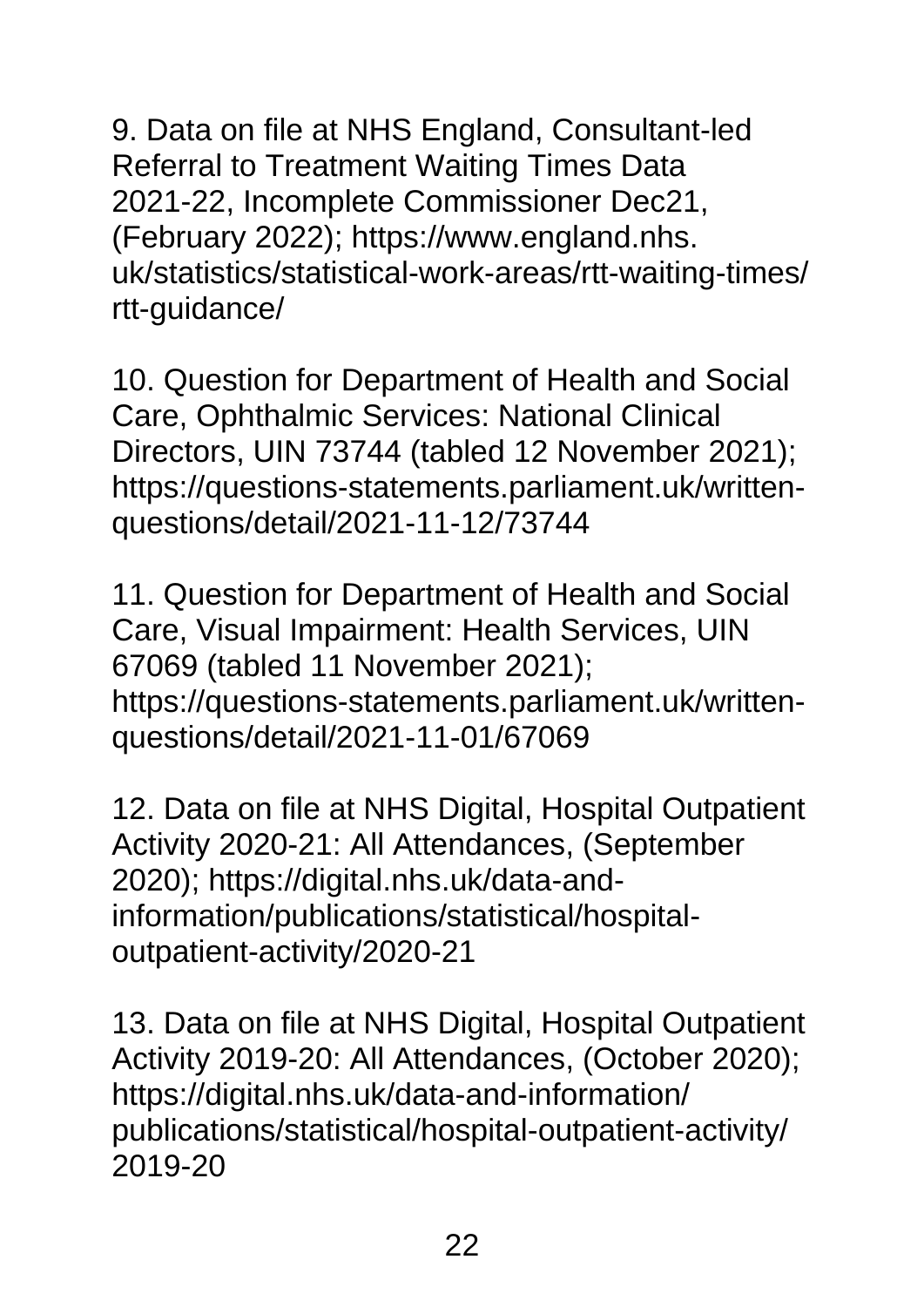14. Thomas, D.S. et al, "Estimating excess visual loss in people with neovascular age-related macular degeneration during the COVID-19 pandemic", medRxiv (June 2020); [https://doi.org/10.1101/2020.06.02.20120642](http://https/doi.org/10.1101/2020.06.02.20120642)

15. Data on file at NHS England, Consultant-led Referral to Treatment Waiting Times Data 2021-22, Incomplete Commissioner Dec21 (February 2022); [https://www.england.nhs.uk/](https://www.england.nhs.uk/%0bstatistics/statistical-work-areas/rtt-waiting-times/%0brtt-guidance/) [statistics/statistical-work-areas/rtt-waiting-times/](https://www.england.nhs.uk/%0bstatistics/statistical-work-areas/rtt-waiting-times/%0brtt-guidance/) [rtt-guidance/](https://www.england.nhs.uk/%0bstatistics/statistical-work-areas/rtt-waiting-times/%0brtt-guidance/)

16. NHS England, Eye Care Planning Implementation Guidance 2021-22 Summary (Annexe); [https://www.rcophth.ac.uk/wp](https://www.rcophth.ac.uk/wp-%0bcontent/uploads/2021/06/Eye-Care-Planning-Implementation-Guidance-2021-22-Summary-Annexe-1.pdf)[content/uploads/2021/06/Eye-Care-Planning-Imple](https://www.rcophth.ac.uk/wp-%0bcontent/uploads/2021/06/Eye-Care-Planning-Implementation-Guidance-2021-22-Summary-Annexe-1.pdf) [mentation-Guidance-2021-22-Summary-Annexe-1.](https://www.rcophth.ac.uk/wp-%0bcontent/uploads/2021/06/Eye-Care-Planning-Implementation-Guidance-2021-22-Summary-Annexe-1.pdf) [pdf](https://www.rcophth.ac.uk/wp-%0bcontent/uploads/2021/06/Eye-Care-Planning-Implementation-Guidance-2021-22-Summary-Annexe-1.pdf)

17. NHS England, Deliver plan for tackling the COVID-19 backlog of elective care (February 2022);

[https://www.england.nhs.uk/coronavirus/wp](https://www.england.nhs.uk/coronavirus/wp-%0bcontent/uploads/sites/52/2022/02/C1466-delivery-plan-for-tackling-the-covid-19-backlog-of-elective-%0bcare.pdf)[content/uploads/sites/52/2022/02/C1466-delivery](https://www.england.nhs.uk/coronavirus/wp-%0bcontent/uploads/sites/52/2022/02/C1466-delivery-plan-for-tackling-the-covid-19-backlog-of-elective-%0bcare.pdf)[plan-for-tackling-the-covid-19-backlog-of-elective](https://www.england.nhs.uk/coronavirus/wp-%0bcontent/uploads/sites/52/2022/02/C1466-delivery-plan-for-tackling-the-covid-19-backlog-of-elective-%0bcare.pdf)[care.pdf](https://www.england.nhs.uk/coronavirus/wp-%0bcontent/uploads/sites/52/2022/02/C1466-delivery-plan-for-tackling-the-covid-19-backlog-of-elective-%0bcare.pdf)

18. NHS England, Eye Care Planning Implementation Guidance 2021-22 Summary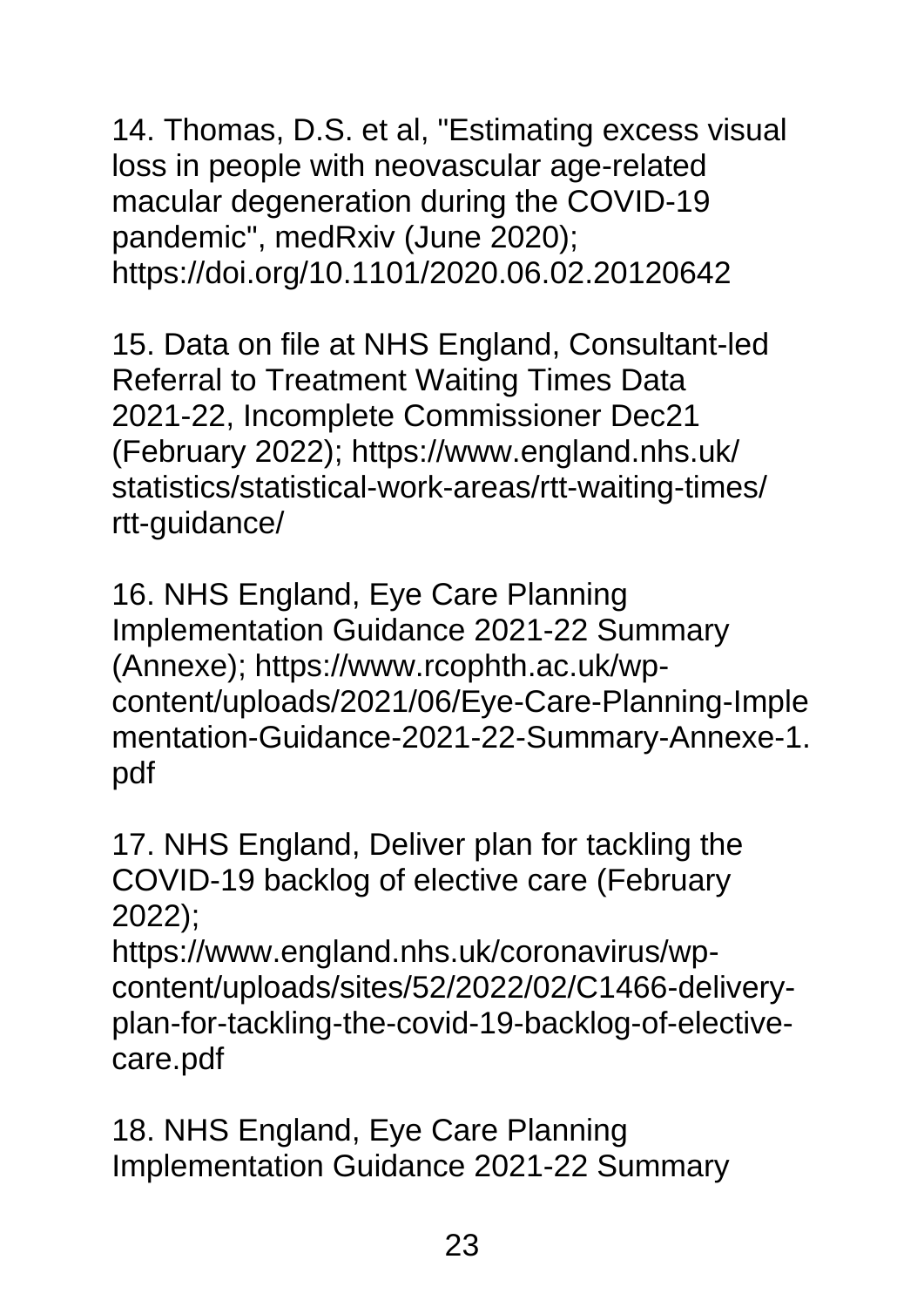(Annexe); [https://www.rcophth.ac.uk/wp](https://www.rcophth.ac.uk/wp-%0bcontent/uploads/2021/06/Eye-Care-Planning-%0bImplementation-Guidance-2021-22-Summary-%0bAnnexe-1.pdf)[content/uploads/2021/06/Eye-Care-Planning-](https://www.rcophth.ac.uk/wp-%0bcontent/uploads/2021/06/Eye-Care-Planning-%0bImplementation-Guidance-2021-22-Summary-%0bAnnexe-1.pdf)[Implementation-Guidance-2021-22-Summary-](https://www.rcophth.ac.uk/wp-%0bcontent/uploads/2021/06/Eye-Care-Planning-%0bImplementation-Guidance-2021-22-Summary-%0bAnnexe-1.pdf)[Annexe-1.pdf](https://www.rcophth.ac.uk/wp-%0bcontent/uploads/2021/06/Eye-Care-Planning-%0bImplementation-Guidance-2021-22-Summary-%0bAnnexe-1.pdf)

19. Association of Optometrists, College of Optometrists and Royal College of Ophthalmologists, Improving patient safety and experience when referring to hospital in England (January 2021); [https://www.aop.org.uk/](https://www.aop.org.uk/%0bour-voice/policy/position-statements/2020/01/31/%0bimproving-patient-safety-and-experience-when-%0breferring-to-hospital-in-england) [our-voice/policy/position-statements/2020/01/31/](https://www.aop.org.uk/%0bour-voice/policy/position-statements/2020/01/31/%0bimproving-patient-safety-and-experience-when-%0breferring-to-hospital-in-england) [improving-patient-safety-and-experience-when](https://www.aop.org.uk/%0bour-voice/policy/position-statements/2020/01/31/%0bimproving-patient-safety-and-experience-when-%0breferring-to-hospital-in-england)[referring-to-hospital-in-england](https://www.aop.org.uk/%0bour-voice/policy/position-statements/2020/01/31/%0bimproving-patient-safety-and-experience-when-%0breferring-to-hospital-in-england)

20. Royal College of Ophthalmologists, Ophthalmic Services Guidance Primary Eye Care, Community Ophthalmology and General Ophthalmology (February 2019); [https://www.rcophth.ac.uk/wp-content/uploads/](https://www.rcophth.ac.uk/wp-content/uploads/%0b2022/02/Primary-Eye-Care-Community-%0bOphthalmology-and-General-Ophthalmology-%0b2019.pdf) [2022/02/Primary-Eye-Care-Community-](https://www.rcophth.ac.uk/wp-content/uploads/%0b2022/02/Primary-Eye-Care-Community-%0bOphthalmology-and-General-Ophthalmology-%0b2019.pdf)[Ophthalmology-and-General-Ophthalmology-](https://www.rcophth.ac.uk/wp-content/uploads/%0b2022/02/Primary-Eye-Care-Community-%0bOphthalmology-and-General-Ophthalmology-%0b2019.pdf)[2019.pdf](https://www.rcophth.ac.uk/wp-content/uploads/%0b2022/02/Primary-Eye-Care-Community-%0bOphthalmology-and-General-Ophthalmology-%0b2019.pdf)

21. NHS England, Eye Care Planning Implementation Guidance 2021-22 Summary Annex (April 2021); [https://www.rcophth.ac.uk/](https://www.rcophth.ac.uk/%0bwp-content/uploads/2021/06/Eye-Care-Planning-%0bImplementation-Guidance-2021-22-Summary-%0bAnnexe-1.pdf) [wp-content/uploads/2021/06/Eye-Care-Planning-](https://www.rcophth.ac.uk/%0bwp-content/uploads/2021/06/Eye-Care-Planning-%0bImplementation-Guidance-2021-22-Summary-%0bAnnexe-1.pdf)[Implementation-Guidance-2021-22-Summary-](https://www.rcophth.ac.uk/%0bwp-content/uploads/2021/06/Eye-Care-Planning-%0bImplementation-Guidance-2021-22-Summary-%0bAnnexe-1.pdf)[Annexe-1.pdf](https://www.rcophth.ac.uk/%0bwp-content/uploads/2021/06/Eye-Care-Planning-%0bImplementation-Guidance-2021-22-Summary-%0bAnnexe-1.pdf)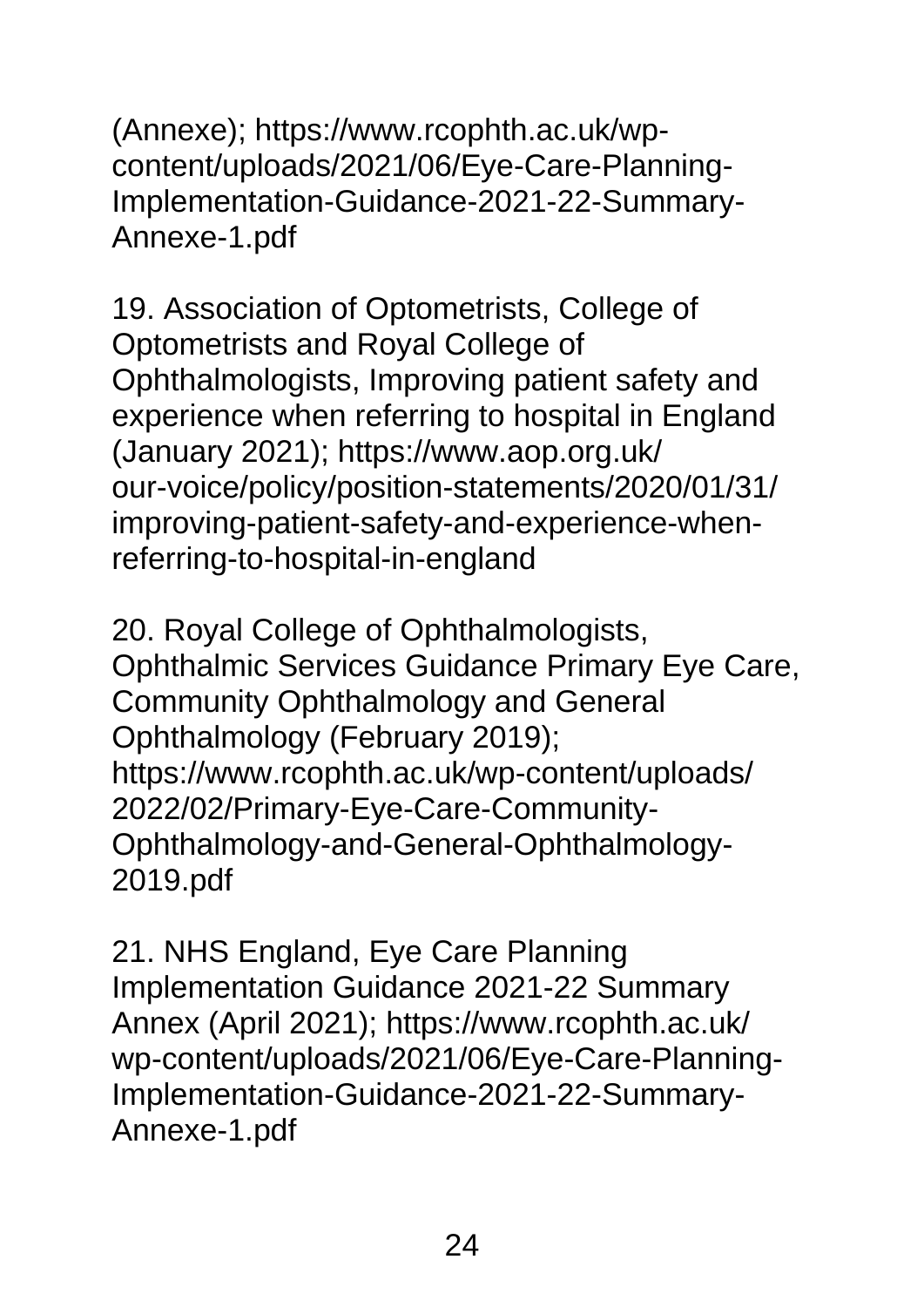22. NHS England, Core20PLUS5: An Approach to Reducing Health Inequalities (November 2021); [https://www.england.nhs.uk/wp-content/uploads/](https://www.england.nhs.uk/wp-content/uploads/%0b2021/11/core20plus5-online-engage-survey-%0bsupporting-document-v1.pdf) [2021/11/core20plus5-online-engage-survey](https://www.england.nhs.uk/wp-content/uploads/%0b2021/11/core20plus5-online-engage-survey-%0bsupporting-document-v1.pdf)[supporting-document-v1.pdf](https://www.england.nhs.uk/wp-content/uploads/%0b2021/11/core20plus5-online-engage-survey-%0bsupporting-document-v1.pdf)

23. NHS England, Eye Care Planning Implementation Guidance 2021-22 Summary Annex (April 2021); [https://www.rcophth.ac.uk/](https://www.rcophth.ac.uk/%0bwp-content/uploads/2021/06/Eye-Care-Planning-%0bImplementation-Guidance-2021-22-Summary-%0bAnnexe-1.pdf) [wp-content/uploads/2021/06/Eye-Care-Planning-](https://www.rcophth.ac.uk/%0bwp-content/uploads/2021/06/Eye-Care-Planning-%0bImplementation-Guidance-2021-22-Summary-%0bAnnexe-1.pdf)[Implementation-Guidance-2021-22-Summary-](https://www.rcophth.ac.uk/%0bwp-content/uploads/2021/06/Eye-Care-Planning-%0bImplementation-Guidance-2021-22-Summary-%0bAnnexe-1.pdf)[Annexe-1.pdf.](https://www.rcophth.ac.uk/%0bwp-content/uploads/2021/06/Eye-Care-Planning-%0bImplementation-Guidance-2021-22-Summary-%0bAnnexe-1.pdf)

24. NHSX, Transforming eye care services through better connectivity (March 2021); [https://www.nhsx.nhs.uk/blogs/transforming-eye](https://www.nhsx.nhs.uk/blogs/transforming-eye-%0bcare-services-through-better-connectivity/)[care-services-through-better-connectivity/](https://www.nhsx.nhs.uk/blogs/transforming-eye-%0bcare-services-through-better-connectivity/)

25. MacEwen, C. et al, Ophthalmology GIRFT Programme National Specialty Report (December 2019); [https://gettingitrightfirsttime.co.uk/](https://gettingitrightfirsttime.co.uk/%0bwp-content/uploads/2019/12/Ophthalmology%0bReportGIRFT19P-FINAL.pdf) [wp-content/uploads/2019/12/Ophthalmology](https://gettingitrightfirsttime.co.uk/%0bwp-content/uploads/2019/12/Ophthalmology%0bReportGIRFT19P-FINAL.pdf) [ReportGIRFT19P-FINAL.pdf](https://gettingitrightfirsttime.co.uk/%0bwp-content/uploads/2019/12/Ophthalmology%0bReportGIRFT19P-FINAL.pdf)

26. NHSX, Eye Care Digital Playbook; [https://www.nhsx.nhs.uk/key-tools-and-info/digital](http://https/www.nhsx.nhs.uk/key-tools-and-info/digital-playbooks/eye-care-digital-playbook/)[playbooks/eye-care-digital-playbook/](http://https/www.nhsx.nhs.uk/key-tools-and-info/digital-playbooks/eye-care-digital-playbook/)

27. Royal College of Ophthalmologists, National Ophthalmology Database Audit;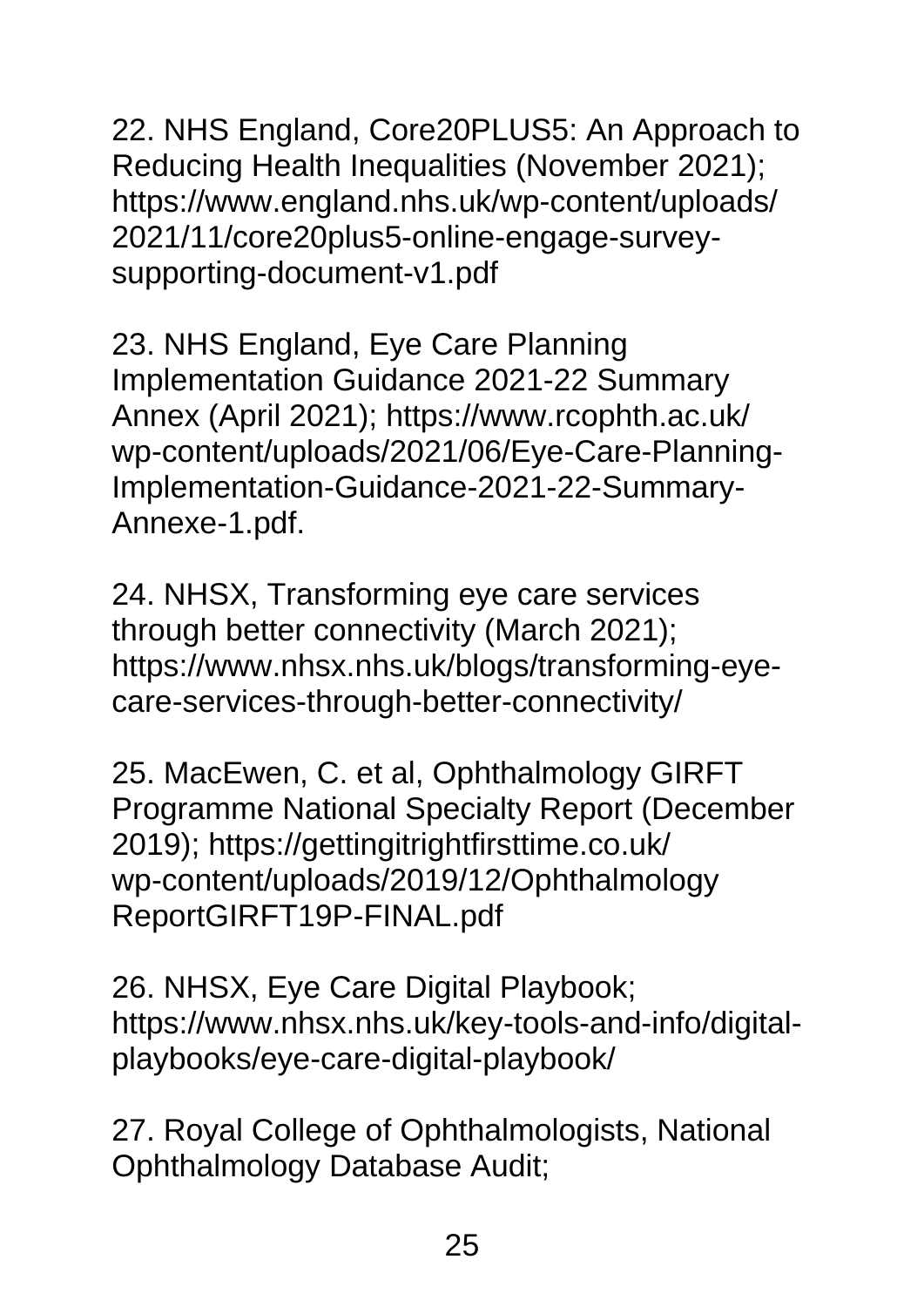[https://www.rcophth.ac.uk/our-work/national](https://www.rcophth.ac.uk/our-work/national-%0bophthalmology-database-audit/)[ophthalmology-database-audit/](https://www.rcophth.ac.uk/our-work/national-%0bophthalmology-database-audit/)

28. NHSX, Transforming eye care services through better connectivity (March 2021); [https://www.nhsx.nhs.uk/blogs/transforming-eye](https://www.nhsx.nhs.uk/blogs/transforming-eye-%0bcare-services-through-better-connectivity/)[care-services-through-better-connectivity/](https://www.nhsx.nhs.uk/blogs/transforming-eye-%0bcare-services-through-better-connectivity/)

29. NHSX, Digital referral, remote support communication system for secure advice and guidance; [https://www.nhsx.nhs.uk/key-tools](https://www.nhsx.nhs.uk/key-tools-%0band-info/digital-playbooks/eye-care-digital-%0bplaybook/digital-referral-remote-support-%0bcommunication-system-for-secure-advice-and-%0bguidance/)[and-info/digital-playbooks/eye-care-digital](https://www.nhsx.nhs.uk/key-tools-%0band-info/digital-playbooks/eye-care-digital-%0bplaybook/digital-referral-remote-support-%0bcommunication-system-for-secure-advice-and-%0bguidance/)[playbook/digital-referral-remote-support](https://www.nhsx.nhs.uk/key-tools-%0band-info/digital-playbooks/eye-care-digital-%0bplaybook/digital-referral-remote-support-%0bcommunication-system-for-secure-advice-and-%0bguidance/)[communication-system-for-secure-advice-and](https://www.nhsx.nhs.uk/key-tools-%0band-info/digital-playbooks/eye-care-digital-%0bplaybook/digital-referral-remote-support-%0bcommunication-system-for-secure-advice-and-%0bguidance/)[guidance/](https://www.nhsx.nhs.uk/key-tools-%0band-info/digital-playbooks/eye-care-digital-%0bplaybook/digital-referral-remote-support-%0bcommunication-system-for-secure-advice-and-%0bguidance/)

30. NHS England, Eye Care Planning Implementation Guidance 2021-22 Summary Annex (April 2021); [https://www.rcophth.ac.uk/wp](https://www.rcophth.ac.uk/wp-%0bcontent/uploads/2021/06/Eye-Care-Planning-%0bImplementation-Guidance-2021-22-Summary-%0bAnnexe-1.pdf)[content/uploads/2021/06/Eye-Care-Planning-](https://www.rcophth.ac.uk/wp-%0bcontent/uploads/2021/06/Eye-Care-Planning-%0bImplementation-Guidance-2021-22-Summary-%0bAnnexe-1.pdf)[Implementation-Guidance-2021-22-Summary-](https://www.rcophth.ac.uk/wp-%0bcontent/uploads/2021/06/Eye-Care-Planning-%0bImplementation-Guidance-2021-22-Summary-%0bAnnexe-1.pdf)[Annexe-1.pdf](https://www.rcophth.ac.uk/wp-%0bcontent/uploads/2021/06/Eye-Care-Planning-%0bImplementation-Guidance-2021-22-Summary-%0bAnnexe-1.pdf)

31. NHSX, Remote consultations to reduce hospital and primary care visits for urgent eye care services; [https://www.nhsx.nhs.uk/key-tools](https://www.nhsx.nhs.uk/key-tools-%0band-info/digital-playbooks/eye-care-digital-%0bplaybook/remote-consultations-to-reduce-hospital-%0band-primary-care-visits-for-urgent-eye-care-%0bservices/)[and-info/digital-playbooks/eye-care-digital](https://www.nhsx.nhs.uk/key-tools-%0band-info/digital-playbooks/eye-care-digital-%0bplaybook/remote-consultations-to-reduce-hospital-%0band-primary-care-visits-for-urgent-eye-care-%0bservices/)[playbook/remote-consultations-to-reduce-hospital](https://www.nhsx.nhs.uk/key-tools-%0band-info/digital-playbooks/eye-care-digital-%0bplaybook/remote-consultations-to-reduce-hospital-%0band-primary-care-visits-for-urgent-eye-care-%0bservices/)[and-primary-care-visits-for-urgent-eye-care](https://www.nhsx.nhs.uk/key-tools-%0band-info/digital-playbooks/eye-care-digital-%0bplaybook/remote-consultations-to-reduce-hospital-%0band-primary-care-visits-for-urgent-eye-care-%0bservices/)[services/](https://www.nhsx.nhs.uk/key-tools-%0band-info/digital-playbooks/eye-care-digital-%0bplaybook/remote-consultations-to-reduce-hospital-%0band-primary-care-visits-for-urgent-eye-care-%0bservices/)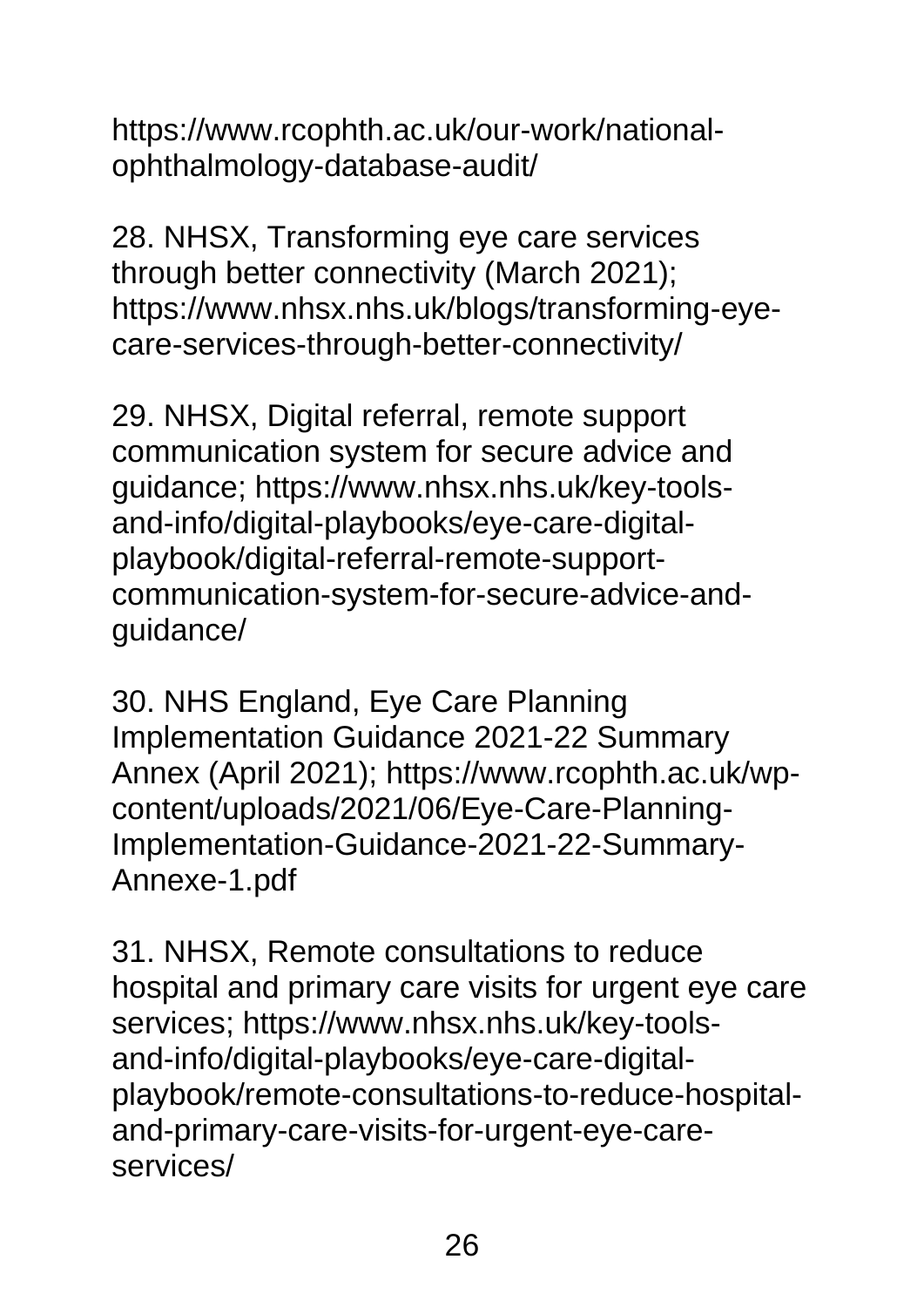32. NHS, Quality and Outcomes Framework; [https://digital.nhs.uk/data-and-information/data](https://digital.nhs.uk/data-and-information/data-%0btools-and-services/data-services/general-practice-%0bdata-hub/quality-outcomes-framework-qof)[tools-and-services/data-services/general-practice](https://digital.nhs.uk/data-and-information/data-%0btools-and-services/data-services/general-practice-%0bdata-hub/quality-outcomes-framework-qof)[data-hub/quality-outcomes-framework-qof](https://digital.nhs.uk/data-and-information/data-%0btools-and-services/data-services/general-practice-%0bdata-hub/quality-outcomes-framework-qof)

33. Diabetes UK, Position statement: The Future of the Quality and Outcomes Framework in England (February 2018); https://www.diabetes. org.uk/professionals/position-statements-reports/ quality-outcomes-framework-england

34. BMC Medicines, Associations between attainment of incentivised primary care indicators and incident diabetic retinopathy in England: a population-based historical cohort study April 2021

35. McKay, A.J. et al, "Associations between attainment of incentivised primary care indicators and incident diabetic retinopathy in England: a population-based historical cohort study" BMC Medicine (2021); [https://doi.org/10.1186/](https://doi.org/10.1186/%0bs12916-021-01966-x) [s12916-021-01966-x](https://doi.org/10.1186/%0bs12916-021-01966-x)

36. NHS England, National Outpatient Transformation Programme: Eye care; [https://www.locsu.co.uk/wp-content/uploads/](https://www.locsu.co.uk/wp-content/uploads/%0b2020/09/NOTP-EyeCare-Project-2-page-%0bsummary_Final-Sept2020.pdf) [2020/09/NOTP-EyeCare-Project-2-page](https://www.locsu.co.uk/wp-content/uploads/%0b2020/09/NOTP-EyeCare-Project-2-page-%0bsummary_Final-Sept2020.pdf)summary Final-Sept2020.pdf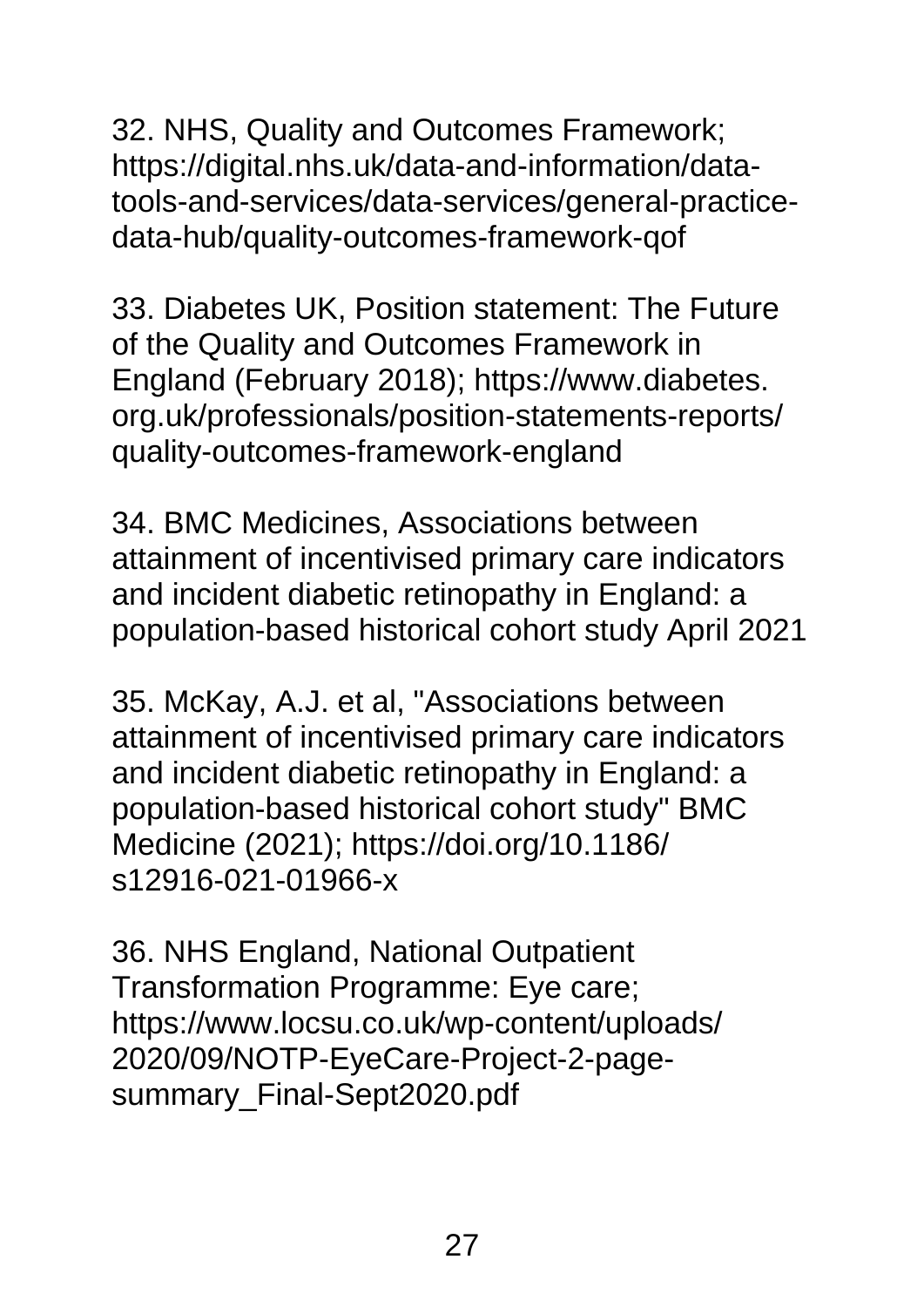37. Royal College of Ophthalmologists, Response from The Royal College of Ophthalmologists (RCOphth) to the HEE Strategic Framework Call for Evidence (September 2021); [https://www.rcophth.ac.uk/wp-content/uploads/](https://www.rcophth.ac.uk/wp-content/uploads/%0b2021/09/RCOphth-response-to-HEE-Strategic-%0bFramework-Call-for-Evidence-6-Sept-final-1.pdf) [2021/09/RCOphth-response-to-HEE-Strategic-](https://www.rcophth.ac.uk/wp-content/uploads/%0b2021/09/RCOphth-response-to-HEE-Strategic-%0bFramework-Call-for-Evidence-6-Sept-final-1.pdf)[Framework-Call-for-Evidence-6-Sept-final-1.pdf](https://www.rcophth.ac.uk/wp-content/uploads/%0b2021/09/RCOphth-response-to-HEE-Strategic-%0bFramework-Call-for-Evidence-6-Sept-final-1.pdf)

38. Royal College of Ophthalmologists, Ophthalmic Practitioner Training; [https://www.rcophth.ac.uk/training/ophthalmic](https://www.rcophth.ac.uk/training/ophthalmic-%0bpractioner-training/)[practioner-training/](https://www.rcophth.ac.uk/training/ophthalmic-%0bpractioner-training/)

39. Royal College of Ophthalmologists, Workforce Census 2018; [https://www.rcophth.ac.uk/wp](https://www.rcophth.ac.uk/wp-%0bcontent/uploads/2020/05/RCOphth-Workforce-%0bCensus-2018.pdf)[content/uploads/2020/05/RCOphth-Workforce-](https://www.rcophth.ac.uk/wp-%0bcontent/uploads/2020/05/RCOphth-Workforce-%0bCensus-2018.pdf)[Census-2018.pdf](https://www.rcophth.ac.uk/wp-%0bcontent/uploads/2020/05/RCOphth-Workforce-%0bCensus-2018.pdf)

40. Royal College of Ophthalmologists, Workforce Census 2018; [https://www.rcophth.ac.uk/wp](https://www.rcophth.ac.uk/wp-%0bcontent/uploads/2020/05/RCOphth-Workforce-%0bCensus-2018.pdf)[content/uploads/2020/05/RCOphth-Workforce-](https://www.rcophth.ac.uk/wp-%0bcontent/uploads/2020/05/RCOphth-Workforce-%0bCensus-2018.pdf)[Census-2018.pdf](https://www.rcophth.ac.uk/wp-%0bcontent/uploads/2020/05/RCOphth-Workforce-%0bCensus-2018.pdf)

41. Foot, B. & MacEwen, C., "Surveillance of sight loss due to delay in ophthalmic treatment or review: frequency, cause and outcome", Eye (2017); [https://doi.org/10.1038/eye.2017.1.](http://https/doi.org/10.1038/eye.2017.1)

42. Healthcare Safety Investigations Branch, Latest HSIB report highlights "devastating" impact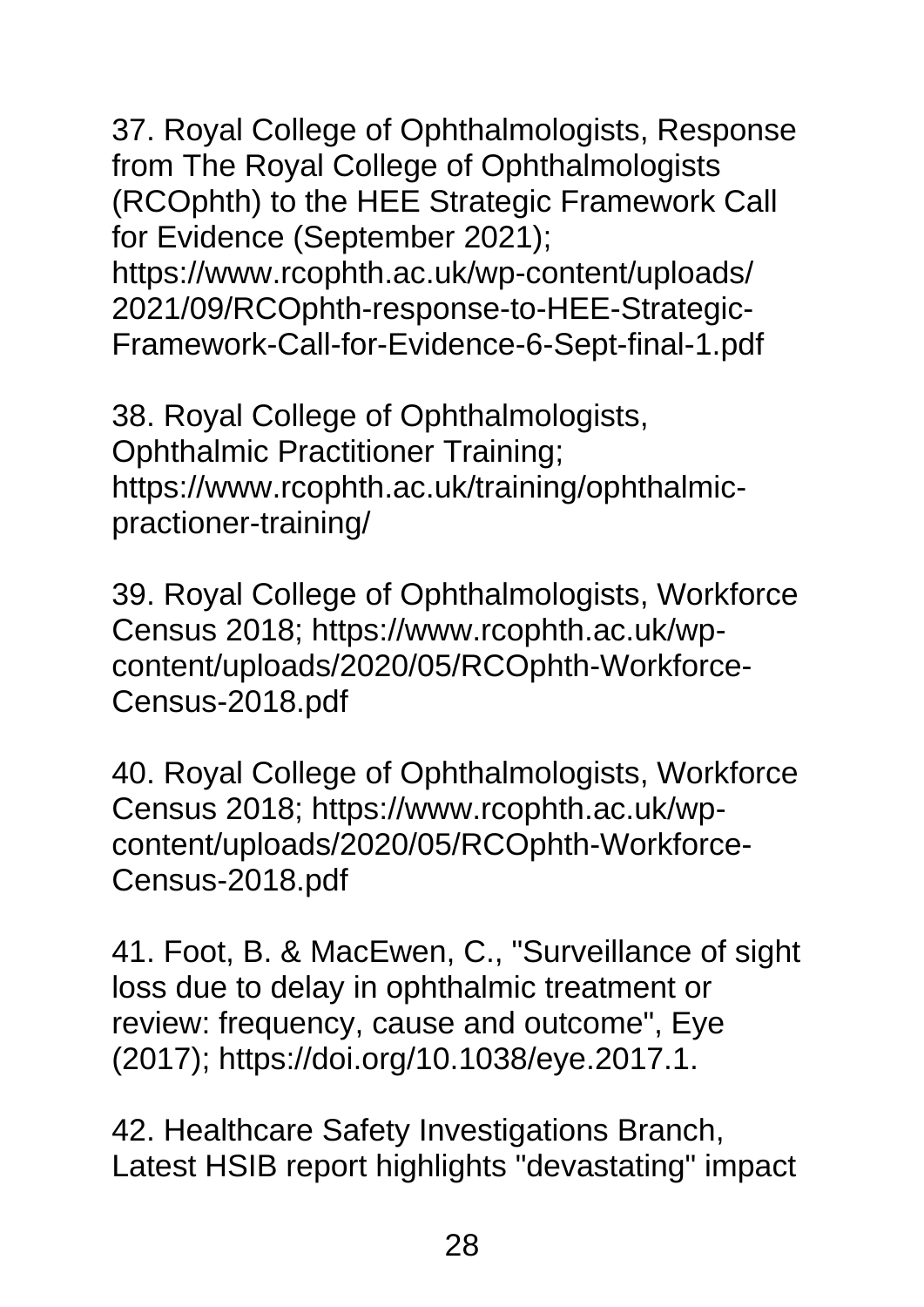of delays and pressure on national glaucoma services (January 2020);

[https://www.hsib.org.uk/news-and-events/latest](https://www.hsib.org.uk/news-and-events/latest-%0bhsib-report-highlights-devastating-impact-of-%0bdelays-and-pressure-on-national-glaucoma-%0bservices/)[hsib-report-highlights-devastating-impact-of](https://www.hsib.org.uk/news-and-events/latest-%0bhsib-report-highlights-devastating-impact-of-%0bdelays-and-pressure-on-national-glaucoma-%0bservices/)[delays-and-pressure-on-national-glaucoma](https://www.hsib.org.uk/news-and-events/latest-%0bhsib-report-highlights-devastating-impact-of-%0bdelays-and-pressure-on-national-glaucoma-%0bservices/)[services/](https://www.hsib.org.uk/news-and-events/latest-%0bhsib-report-highlights-devastating-impact-of-%0bdelays-and-pressure-on-national-glaucoma-%0bservices/)

43. Macular Society, Treatments; [https://www.macularsociety.org/diagnosis](https://www.macularsociety.org/diagnosis-%0btreatment/treatments/)[treatment/treatments/](https://www.macularsociety.org/diagnosis-%0btreatment/treatments/)

44. Oxford University Hospitals, Treatment of age related macular degeneration at the Oxford Eye Hospital; [https://www.ouh.nhs.uk/patient](https://www.ouh.nhs.uk/patient-%0bguide/leaflets/files/13840Pmacular)[guide/leaflets/files/13840Pmacular](https://www.ouh.nhs.uk/patient-%0bguide/leaflets/files/13840Pmacular)

45. Macular Society, Treatments; [https://www.macularsociety.org/diagnosis](https://www.macularsociety.org/diagnosis-%0btreatment/treatments/)[treatment/treatments/](https://www.macularsociety.org/diagnosis-%0btreatment/treatments/)

46. Prenner, J.L.. et al, "Disease Burden in the Treatment of Age-Related Macular Degeneration: Findings From a Time-and-Motion Study", American Journal of Ophthalmology (2015); [https://doi.org/10.1016/j.ajo.2015.06.023](http://https/doi.org/10.1016/j.ajo.2015.06.023)

47. Macular Society, Treatments; [https://www.macularsociety.org/diagnosis](https://www.macularsociety.org/diagnosis-%0btreatment/treatments/)[treatment/treatments/](https://www.macularsociety.org/diagnosis-%0btreatment/treatments/)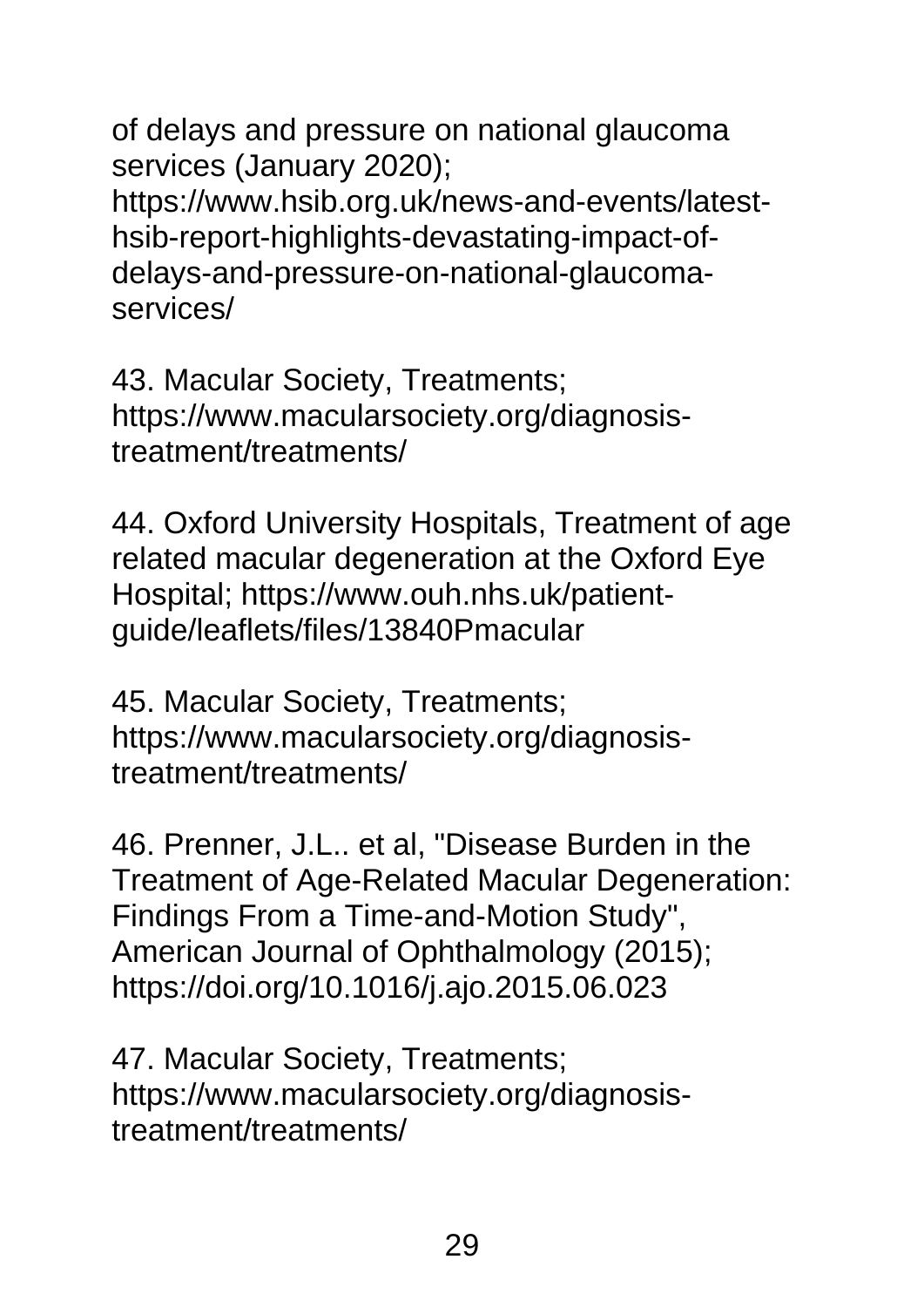48. Royal College of Ophthalmologists, Discover Ophthalmology Careers; https://www.rcophth. ac.uk/our-work/ophthalmology-careers/

49. Royal College of Ophthalmologists, Discover Ophthalmology Careers; https://www.rcophth. ac.uk/our-work/ophthalmology-careers/

50. Vision Express, What's the difference between an Optician and an Optometrist?; [https://www.visionexpress.com/eye-health/](https://www.visionexpress.com/eye-health/%0bopticians-optometrists) [opticians-optometrists](https://www.visionexpress.com/eye-health/%0bopticians-optometrists)

51. Macular Society, Age-related macular degeneration; https://www.macularsociety. org/macular-disease/macular-conditions/agerelated-macular-degeneration/

52. Macular Society, Dry age-related macular degeneration; https://www.macularsociety. org/macular-disease/macular-conditions/dry-agerelated-macular-degeneration/

53. Macular Society, Treatments; [https://www.macularsociety.org/diagnosis](https://www.macularsociety.org/diagnosis-%0btreatment/treatments/)[treatment/treatments/](https://www.macularsociety.org/diagnosis-%0btreatment/treatments/)

54. Macular Society, Wet age-related macular degeneration; [https://www.macularsociety.org/](https://www.macularsociety.org/%0bmacular-disease/macular-conditions/wet-age-%0brelated-macular-degeneration/)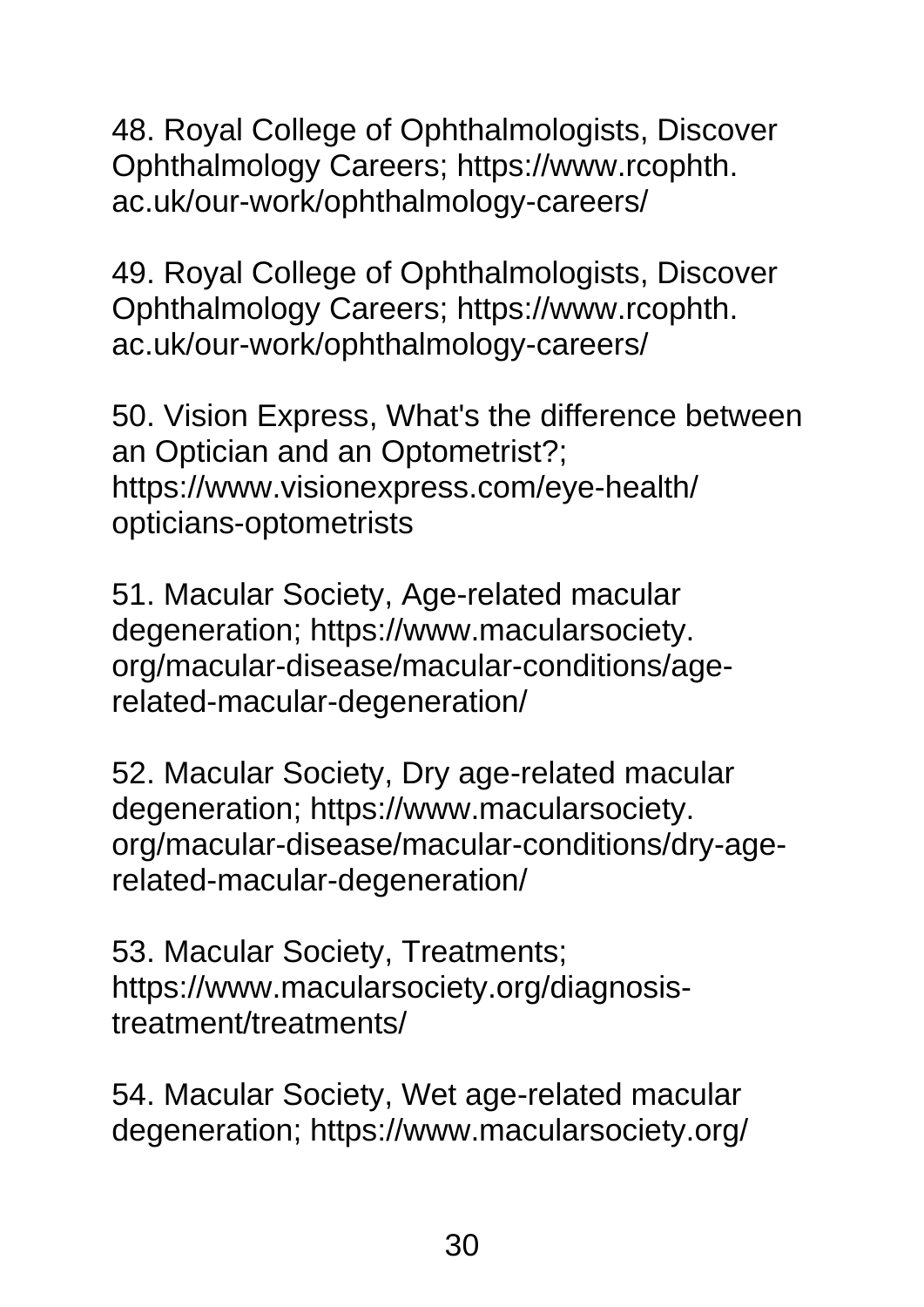[macular-disease/macular-conditions/wet-age](https://www.macularsociety.org/%0bmacular-disease/macular-conditions/wet-age-%0brelated-macular-degeneration/)[related-macular-degeneration/](https://www.macularsociety.org/%0bmacular-disease/macular-conditions/wet-age-%0brelated-macular-degeneration/)

55. Macular Society, Wet age-related macular degeneration; https://www.macularsociety. org/macular-disease/macular-conditions/wet-agerelated-macular-degeneration/

56. [NHS.uk,](http://nhs.uk/) Diabetic retinopathy; [https://www.nhs.uk/conditions/diabetic-retinopathy/](http://https/www.nhs.uk/conditions/diabetic-retinopathy/)

57. Macular Society, Diabetic macular oedema; [https://www.macularsociety.org/macular-disease/](https://www.macularsociety.org/macular-disease/%0bmacular-conditions/diabetic-macular-oedema/) [macular-conditions/diabetic-macular-oedema/](https://www.macularsociety.org/macular-disease/%0bmacular-conditions/diabetic-macular-oedema/)

58. [NHS.uk,](http://nhs.uk/) Glaucoma; [https://www.nhs.uk/](https://www.nhs.uk/%0bconditions/glaucoma/) [conditions/glaucoma/](https://www.nhs.uk/%0bconditions/glaucoma/)

\* \* \*

The Eyes Have It is a partnership made up of the Royal College of Ophthalmology, the Macular Society, Fight for Sight, the Association of Optometrists and Roche Products Ltd. Roche provides funding to Ovid Health to act as secretariat to the group. We work to raise awareness of the importance of good eye health and campaign to improve the lives of those with deteriorating eye conditions.